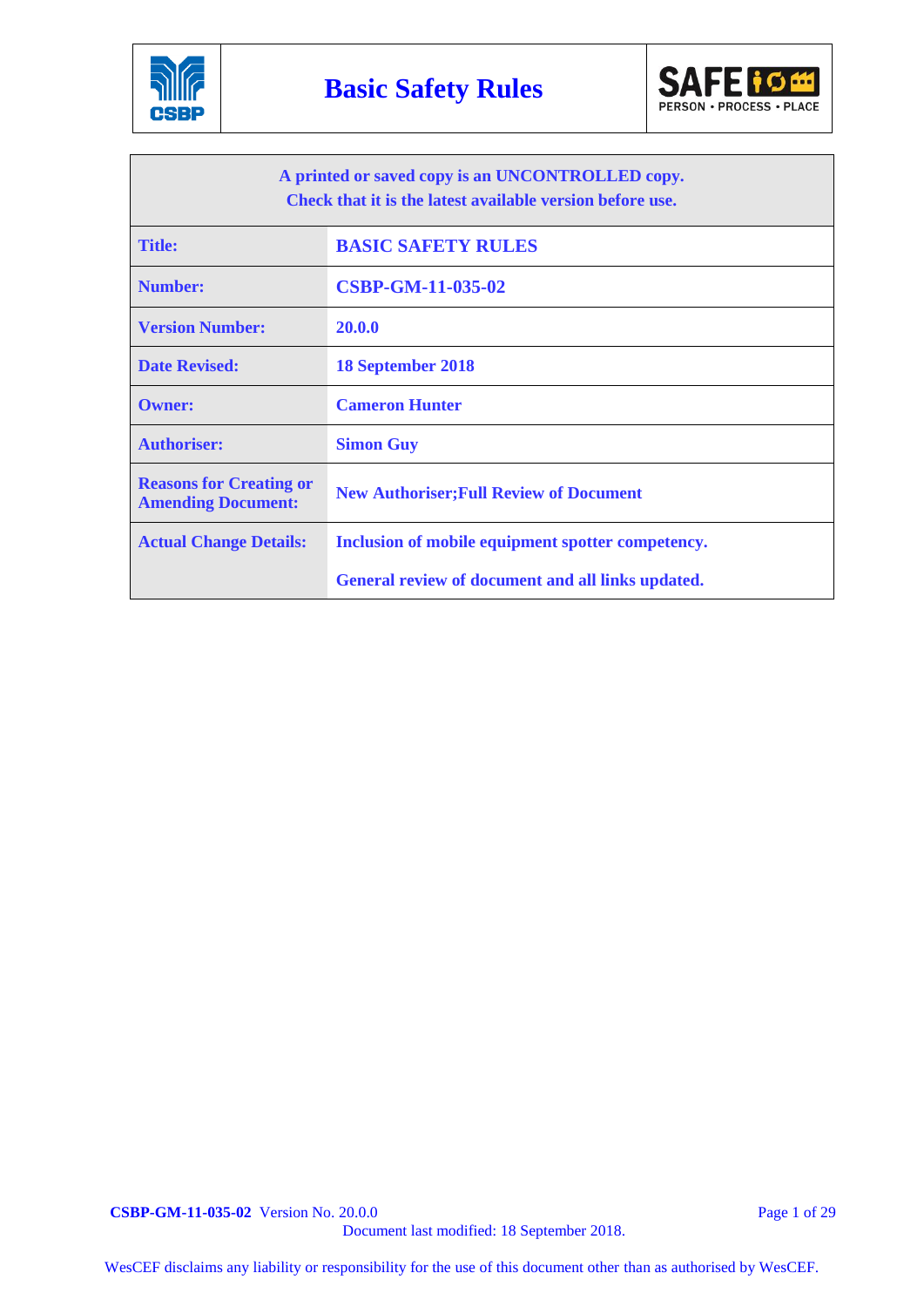



## **TABLE OF CONTENTS**

| 1.           |                                                                                           |              |
|--------------|-------------------------------------------------------------------------------------------|--------------|
| 2.           |                                                                                           |              |
| 3.           |                                                                                           |              |
| 4.           |                                                                                           |              |
| 4.1<br>4.2   |                                                                                           |              |
| 5.           |                                                                                           |              |
| 6.           |                                                                                           |              |
| 7.           |                                                                                           |              |
| 7.1          |                                                                                           |              |
| 7.2          |                                                                                           |              |
| 7.3          |                                                                                           |              |
| 8.           |                                                                                           |              |
| 8.1          |                                                                                           |              |
| 8.2          |                                                                                           |              |
| 9.           |                                                                                           |              |
| 9.1          |                                                                                           |              |
| 9.2          |                                                                                           |              |
| 9.3          |                                                                                           |              |
| 9.4          |                                                                                           |              |
| 9.5          |                                                                                           |              |
| 10.          |                                                                                           |              |
| 11.          |                                                                                           |              |
| 11.1         |                                                                                           |              |
| 12.          |                                                                                           |              |
| 13.          |                                                                                           |              |
| 14.          |                                                                                           |              |
| 15.          |                                                                                           |              |
| 16.          |                                                                                           |              |
| 16.1         |                                                                                           |              |
| 17.          |                                                                                           |              |
|              |                                                                                           |              |
| 17.2<br>17.3 |                                                                                           |              |
| 18.          |                                                                                           |              |
| 19.          |                                                                                           |              |
| 20.          |                                                                                           |              |
|              |                                                                                           |              |
|              | <b>CSBP-GM-11-035-02</b> Version No. 20.0.0<br>Document last modified: 18 September 2018. | Page 2 of 29 |
|              |                                                                                           |              |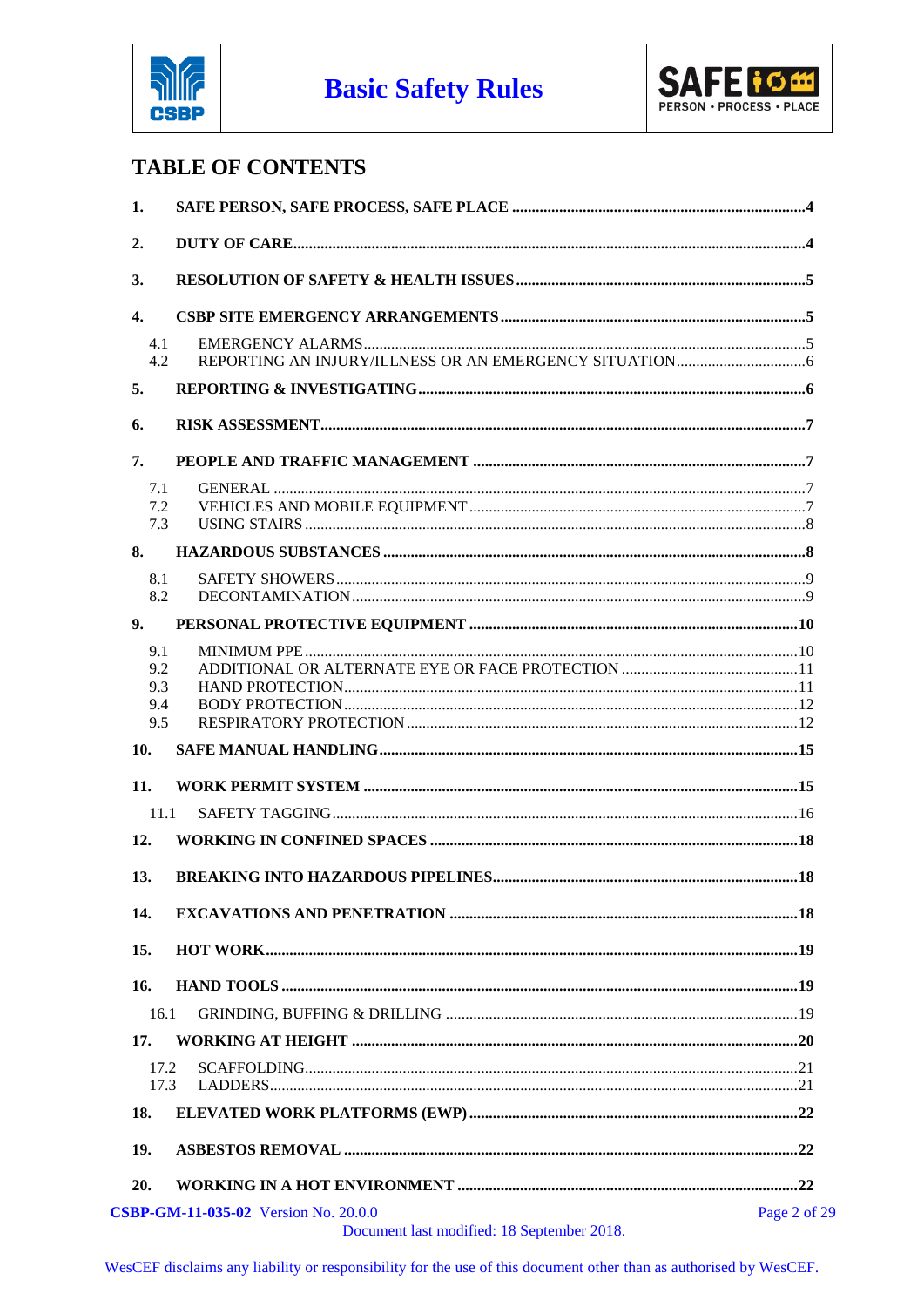



| 21.                  |                                                                   |
|----------------------|-------------------------------------------------------------------|
| 22.                  |                                                                   |
| 23.                  |                                                                   |
| 24.                  |                                                                   |
| 25.                  |                                                                   |
| 25.1<br>25.2         | ELECTRICALLY OPERATED POWER TOOLS AND RESIDUAL CURRENT DEVICES 26 |
| 26.                  |                                                                   |
| 26.1<br>26.2         |                                                                   |
| 27.                  |                                                                   |
| 28.                  |                                                                   |
| 28.1<br>28.2<br>28.3 |                                                                   |
| <b>29.</b>           |                                                                   |

#### **FIGURES**

| Figure 1- Respiratory Protection - Facial Seal Requirement |    |
|------------------------------------------------------------|----|
| Figure 2 - Minimum PPE for Class 1, 2 and 3 Products       | 14 |
| Figure 3 – Safety Tags                                     |    |
| Figure 4 - Fire Extinguishers                              | 24 |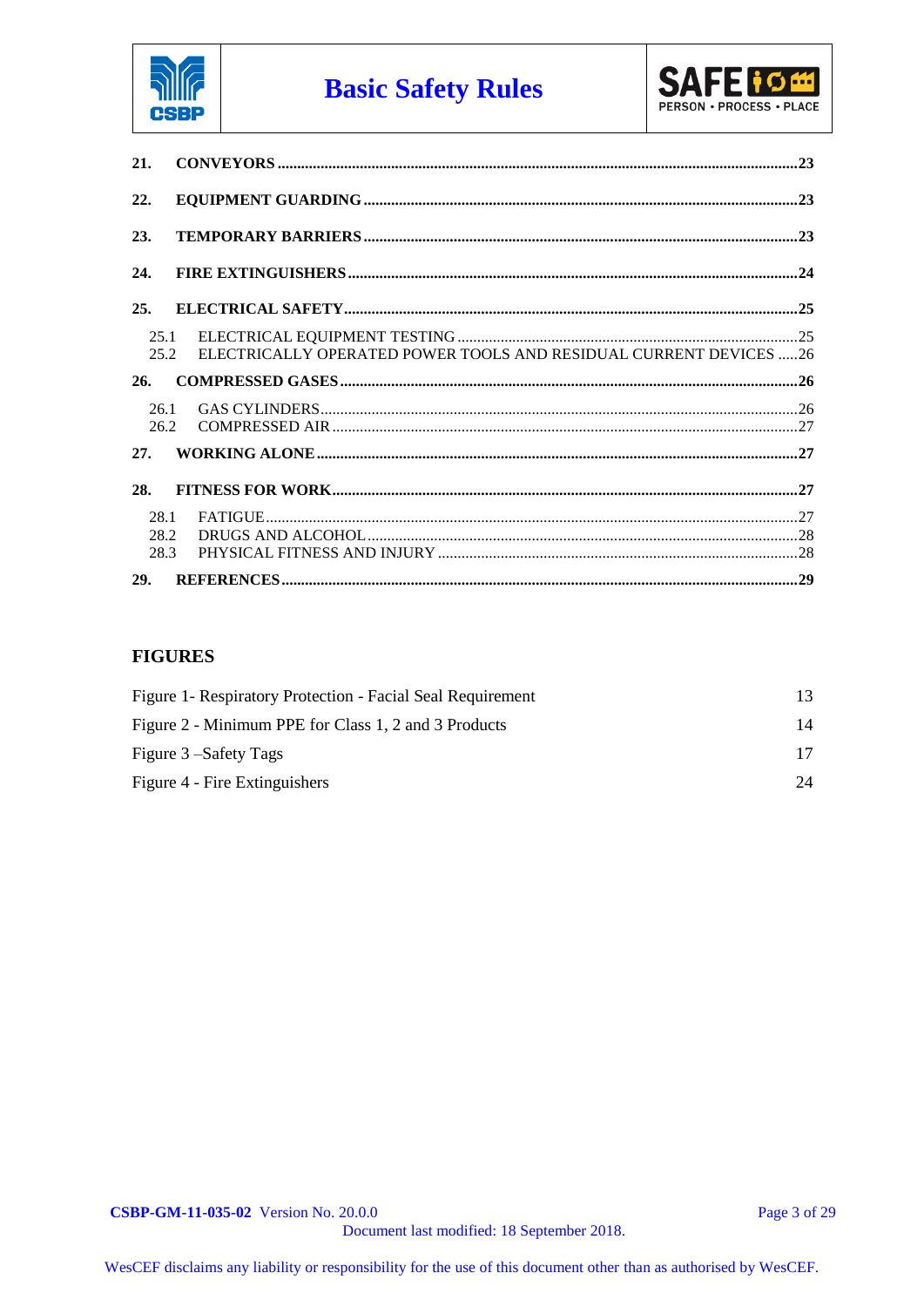



#### **INTRODUCTION**

This guide manual provides a summary of the basic safety information and rules at CSBP. Compliance for all personnel working at a CSBP WA site is compulsory.

These principles are displayed throughout the business and form the basis of CSBP's commitment to safety.

## **1. SAFE PERSON, SAFE PROCESS, SAFE PLACE**

From the design and maintenance of every piece of plant and equipment, to the competency and behaviour of every employee and contractor, through to the varying regulations under which we operate, a variety of elements play a part in building the overall health and safety culture of CSBP.

Safe Person, Safe Process, Safe Place represents our safety journey and;

- Clearly articulates our expectations around safety behaviours
- Converts our sometimes passive safety communications into a direct call to action
- Unifies all of our safety endeavours across our Division

*"Be a Safe Person, use a Safe Process, create a Safe Place"*



## **2. DUTY OF CARE**

CSBP must, as far as is practicable, provide and maintain a working environment where the workforce is not exposed to hazards.

In order to provide and maintain a safe place of work for all concerned, employees and employers have legal duties to carry out. These duties are placed upon people to ensure their *own* health and safety and the health and safety of *others* in the workplace.

These duties are referred to as a *"Duty of Care".*

Statutory safety and health requirements are currently found in a number of Acts and Regulations. The main ones that apply at CSBP are:

- Occupational Safety and Health Act 1984 and Regulations 1996
- Dangerous Goods Act 2004 and Regulations 2007
- Workers' Compensation and Rehabilitation Act 1981
- Major Hazard Facility Regulations 2007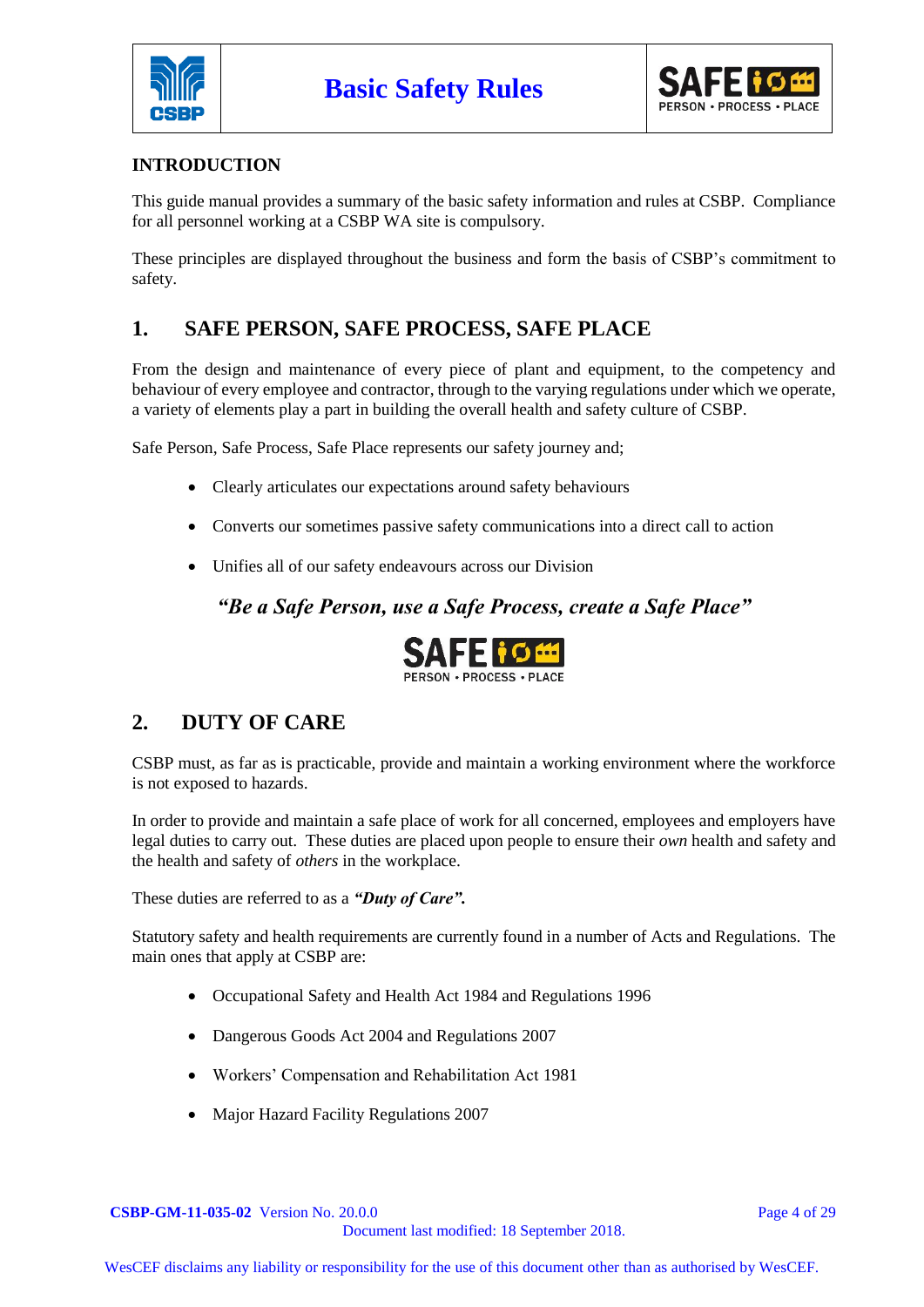



All persons at work (employees, contractors and visitors) must take reasonable care for their own safety and health and avoid harming the safety and health of others. All personnel are required to:

- a. assess the risk of any job you are doing. There are no unsafe jobs only unsafe ways of doing them,
- b. never carry out work you are not authorised or competent to do,
- c. follow the safety and health instructions given by CSBP,
- d. report hazards, work-related injuries, and any harm to health,
- e. correct any hazard that they are able to as soon as possible,
- f. use and take good care of PPE and equipment (including cleaning and maintenance) and
- g. always ensure you are fit for work. This means personnel are not under the influence of alcohol or drugs or impaired in their capacity to work due to fatigue or other stress.

## **3. RESOLUTION OF SAFETY & HEALTH ISSUES**

When an employee or contractor discovers a safety or health issue in the workplace they should correct the hazard if possible and then report it to their Supervisor. The hazard should be entered into Cintellate. If the employee or contractor cannot resolve the issue, then the Supervisor must attempt to resolve it. If the Supervisor cannot resolve the issue, even after involving the Safety Department, CSBP procedure [Resolution of Safety and Health Issues \(CSBP-DP-11-031-06\)](http://docova.wescef.com.au/docova/web/app.php/Docova/wHomeFrame?ReadForm&goto=9D2D1B6E-19E1-446A-81B4-D9516EFF1805,57E0A8C0-E809-40E2-ADCC-3C5E537BF52D,2853FE3D-D460-4793-B0F2-12EC0E51CF90&LatestRelease=true) shall apply.

## **4. CSBP SITE EMERGENCY ARRANGEMENTS**

#### **4.1 EMERGENCY ALARMS**

Each CSBP site has a formal audible alarm system to alert persons on site that an emergency exists or potentially exists. Individual sites may have different alarm sounds and / or duration; the system at Kwinana is as follows:

a. Emergency Alert Alarm

The emergency alert alarm is an undulating sound. When this alarm sounds, the emergency systems are activated. All other personnel not involved in the emergency will stay alert, but remain in their work areas and continue to work. The only exception to this is a confined space, where personnel MUST exit the confined space until the all clear is given.

b. Muster Alarm

The muster alarm is a continuous sound. When this alarm sounds, all personnel are to assemble at the nearest muster area that can be reached safely. Personnel will "badge in" their site access cards at these set muster points (refer to [Kwinana Works Muster \(CSBP-DP-11-015-01\).](http://docova.wescef.com.au/docova/web/app.php/Docova/wHomeFrame?ReadForm&goto=CCF7CD21-8E00-45E4-9257-E7812F446C8C,0F0D4095-FD00-4FBB-845C-3C9FB161A131,2C05939D-D6C7-494C-9EF2-4377FD42955D&LatestRelease=true)

All Work Permits are automatically suspended on sounding of the evacuation alarm.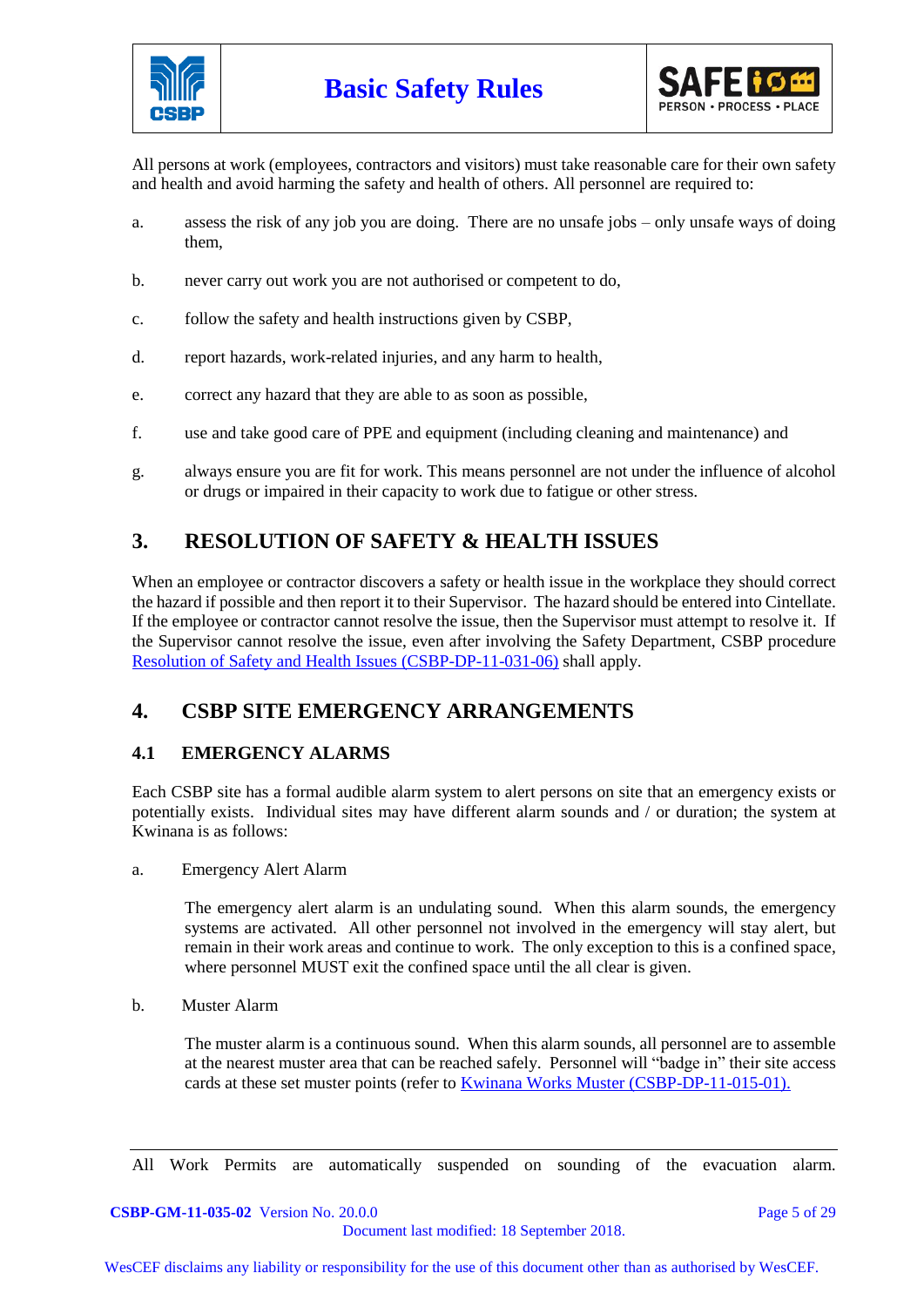



All Work Permits MUST therefore be revalidated prior to work recommencing following the "All Clear".

c. Fire Alarm

If you discover a fire call 444, if safe to do so extinguish it. If the building fire alarm sounds, all personnel are to

- 1. stop work immediately and proceed to their closest fire muster point,
- 2. close, but do not lock any doors as you leave,
- 3. turn off air conditioners as you leave Stay out of building until the all clear is given.

An Area Warden will position employees at specific check points, to ensure no one enters **SAFE<sup>E</sup>** the building.

#### **4.2 REPORTING AN INJURY/ILLNESS OR AN EMERGENCY SITUATION**

If an injury / illness or an on-site emergency occurs, at any time, day or night, it MUST be reported promptly by dialling the relevant site emergency number. At Kwinana this is "444" internally or 9411 8444 on external / mobile phone.

In the event of an injury or illness, if you are able, administer first aid. Stay with the person if possible, reassure them and wait for help. Keep them calm and warm if you can. If a medical emergency occurs at other CSBP WA sites, external assistance should be sought by dialling "000".

First aid kit and oxy-viva kits are available in key operational areas and can be used as required.

All 444 calls will be evaluated to determine the response. This may range from an SAFED emergency notification to a muster of all personnel.

## **5. REPORTING & INVESTIGATING**

All incidents, near misses and hazards MUST be reported directly to your Supervisor and then into Cintellate.

All incidents MUST be thoroughly investigated and appropriate actions assigned to reduce the likelihood of recurrence.

If you are in doubt about the need for reporting, seek advice from your Supervisor, CSBP Responsible Officer, a member of the Safety Team or a Safety and Health Representative.

All injuries requiring first aid treatment MUST be reported to your Supervisor or Responsible Officer immediately. At Kwinana, treatment can be received from the Occupational Health Nurse by reporting to the Medical Centre during normal working hours and by the Shift Supervisor after hours. Qualified first aid personnel can also provide first aid treatment.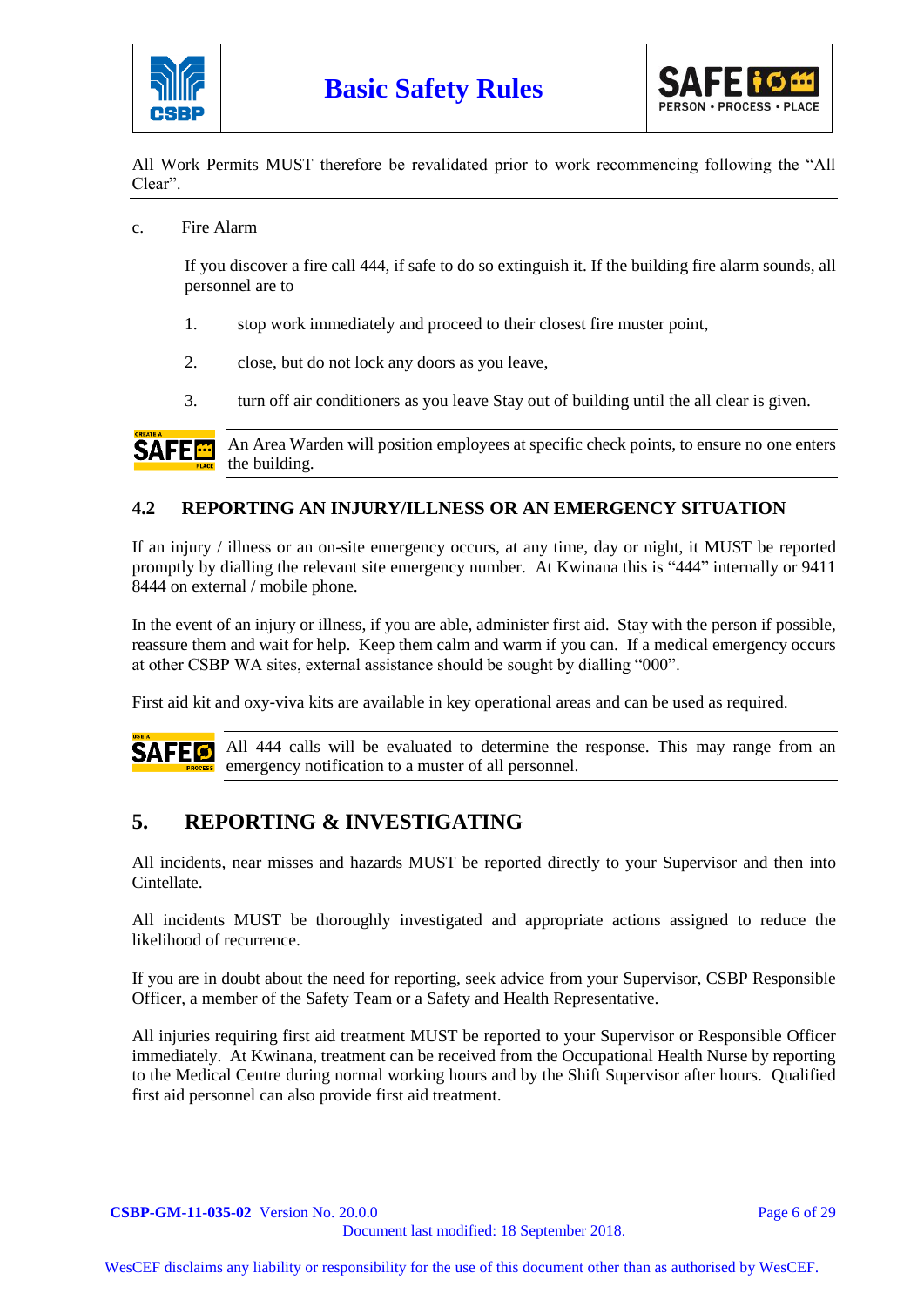



## **6. RISK ASSESSMENT**

All tasks on site must have a risk assessment prior to commencing work. Risk assessments include but are not limited to:

- a. Team Based Risk Assessment (TBRA): group of relevant people to assess high to extreme risk tasks.
- b. Job Safety Analysis (JSA): Group pre-task risk assessment for contractors and employees.
- c. STOP: Employee individual pre-task risk assessment.



Risk assessment must identify specific hazards associated with task and surroundings must have controls for each hazard and the controls must be visible.

As a part of CSBP's commitment to your personal safety, you may be stopped during your task to discuss your risk assessment and to evaluate whether risks have been identified and controls are adequate.

## **7. PEOPLE AND TRAFFIC MANAGEMENT**

#### **7.1 GENERAL**

All CSBP sites have large numbers of truck and mobile plant movement. The separation of personnel from such traffic is a key safety requirement.

- a. Personnel will use designated walkways or crossings where established.
- b. All personnel accessing operational areas MUST wear high visibility clothing (either shirts or vests) or high visibility overalls.
- c. If you need to cross in front of a truck / mobile plant, you MUST make eye contact with the driver first, signal your intent, and have permission from the driver prior to crossing, and
- d. Follow the directions of all roadway signs at CSBP WA sites.

**! WARNING**

#### **Limited visibility and braking on some equipment.**

#### **Pedestrians are to give way to all mobile equipment.**

#### **7.2 VEHICLES AND MOBILE EQUIPMENT**

- a. Compliance with Western Australian Road Traffic Rules MUST be adhered to at all times, including sign posted site speed limits and stop signs.
- b. Seat belts MUST be worn, where fitted in vehicles.
- c. Hand held mobile phones are not be used whilst driving.

**CSBP-GM-11-035-02** Version No. 20.0.0 **Page 7 of 29** Page 7 of 29

Document last modified: 18 September 2018.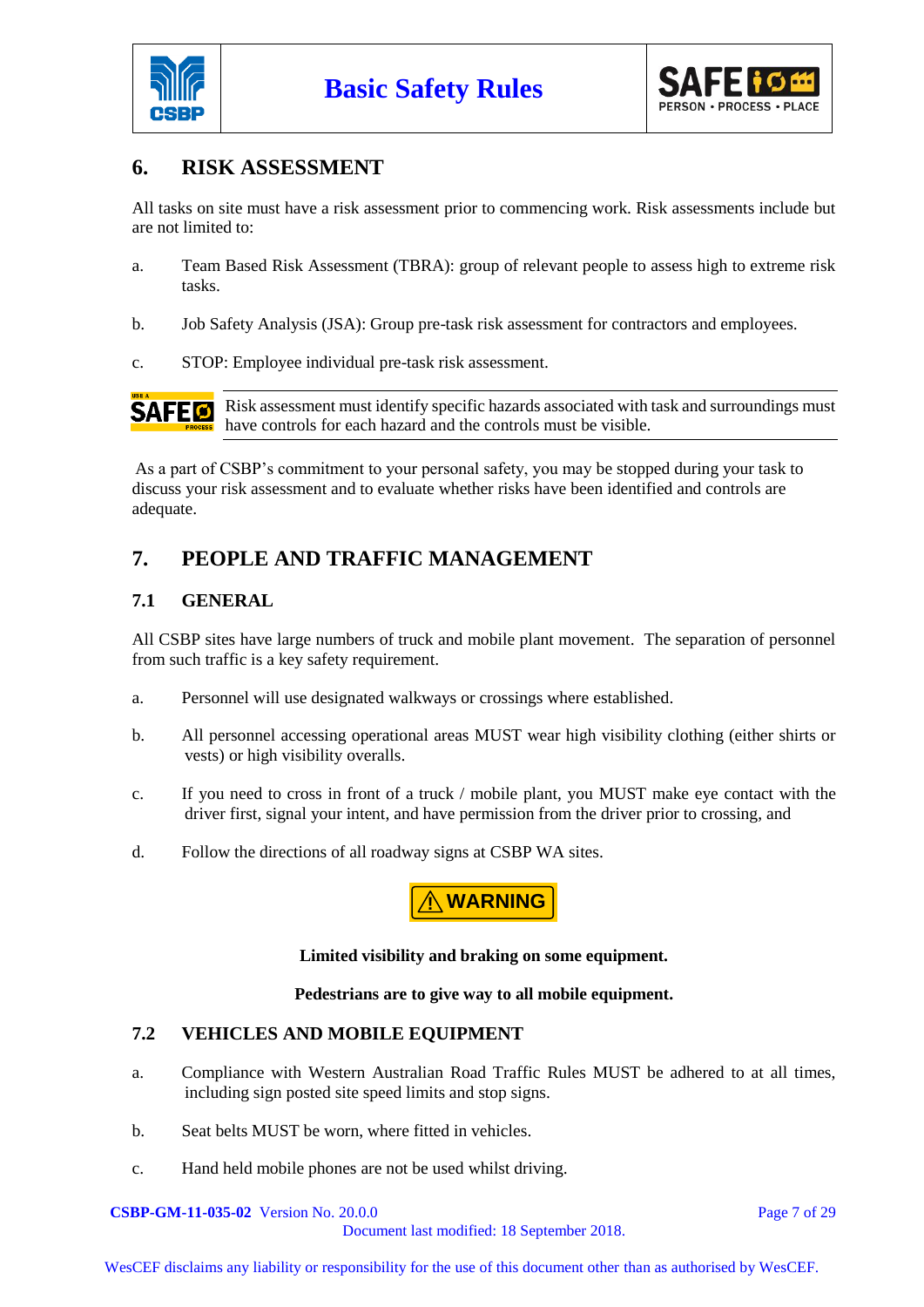



- d. Drivers are responsible for all passengers in the vehicle to adhere to road rules.
- e. At the main security gates passengers will exit the vehicle and pass through the person turnstile.
- f. At the road gates into the Sodium Cyanide Production Facility, passengers remain in the vehicle, but then badge on into the Sodium Cyanide Production Facility Reception desk.
- g. Do not operate mobile equipment unless you are competent and registered as an operator or under instruction from a competent, trained instructor.
- h. People assuming the role of a spotters/ watch person are to be trained and competent to operate the mobile equipment they are spotting for ie. a person who assumes the spotter role for an excavator must be trained and competent to operate an excavator.

#### **7.3 USING STAIRS**

- a. Personnel must maintain a minimum of two points of contact with one hand on the handrail at all times.
- b. Avoid carrying items in both hands or items large enough to need both hands. One hand must be on the handrail.
- c. Do NOT jump up or down steps.
- d. Take steps one at a time.

For information on ladders please refer to section 13.2.

#### **8. HAZARDOUS SUBSTANCES**

In this section the terms "Hazardous Substances" refers to any chemical or material that possesses a classification under the NOHSC criteria and is defined as hazardous in the Safety Data Sheet (SDS).

Hazardous substances shall only be used by personnel who have read and understood the SDS, and are protected by appropriate personal protective equipment.

Area specific inductions will outline the hazards in your work area.

The risks must be evaluated and controlled before using any hazardous substance. Control measures for hazardous substances should be in accordance with the hierarchy of controls.



All spills MUST be cleaned up and / or neutralised and then reported via Cintellate. If the spill is significant in size, contact Emergency Response on '444' for spill clean-up assistance.

For more information about properties and usage of hazardous substances refer to CSBP procedure [Control of Workplace Hazardous Materials \(CSBP-GM-11-037-05\).](http://docova.wescef.com.au/docova/web/app.php/Docova/wHomeFrame?ReadForm&goto=9D2D1B6E-19E1-446A-81B4-D9516EFF1805,0E9C4907-907D-417F-94B6-39B6F22F0BDC,307A35A1-A6A2-43AD-8858-A9DDB583D233&LatestRelease=true)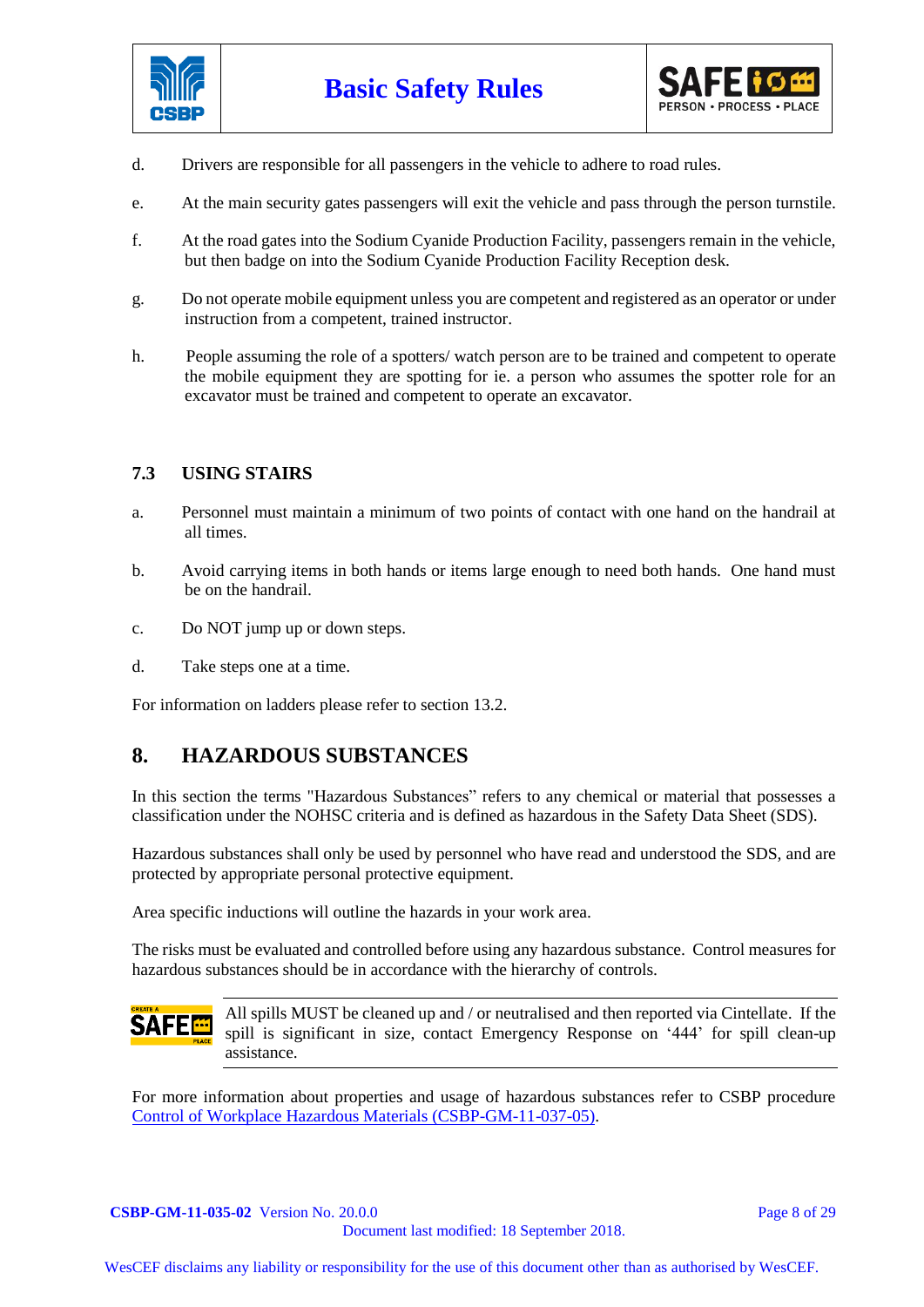



SDS's for CSBP Products are listed on the Document Management System (Domino Doc). Copies of SDS's can also be found using ChemAlert (accessed via the Intranet) or by asking your Supervisor for the relevant SDS.

#### **8.1 SAFETY SHOWERS**

The location of safety showers and eyewash stations are identified by a green fluorescent light. Familiarise yourself with the location and operation of these showers in your own work area.

Safety showers MUST be used in the first instance for a chemical or thermal burn.

If contact occurs:

- a. Remove the person from the hazard.
- b. Raise the alarm.
- c. Remove clothing and jewellery from affected areas.
- d. Wash the affected area for a minimum of 20 minutes under a safety shower.

Using copious amounts of water immediately is important in chemical burns, as this will **SAFEM** dilute and remove the product from the skin decreasing the severity of skin damage. If Diphoterine is available it can also be administered to assist in the neutralisation of chemical burns but only after water irrigation.

**Seek medical advice – all burns MUST be reported to the medical centre immediately for further attention and treatment** 

**SAFE** 

Most safety showers are alarmed to the local control room.



**Where a chemical burn is suspected the priority is to wash the affected area under a shower or eye wash station for at least 20 minutes. Diphoterine can be applied during or after this time.**

#### **8.2 DECONTAMINATION**

Many items of equipment such as pipes, valves and pumps are in contact with hazardous substances whilst in service. When these items need to be removed from service, they MUST be decontaminated and tagged using a decontamination tag. This ensures that persons involved in the transportation or repair can handle them safely. This applies also to hire equipment that has been in contact with any hazardous substance.

For information on the decontamination process refer CSBP document [Decontamination of Process](http://docova.wescef.com.au/docova/web/app.php/Docova/wHomeFrame?ReadForm&goto=9D2D1B6E-19E1-446A-81B4-D9516EFF1805,0E9C4907-907D-417F-94B6-39B6F22F0BDC,0A9E1EFA-8094-4841-A50A-188BE7B6BFF6&LatestRelease=true)  [Equipment \(CSBP-GM-11-031-62\).](http://docova.wescef.com.au/docova/web/app.php/Docova/wHomeFrame?ReadForm&goto=9D2D1B6E-19E1-446A-81B4-D9516EFF1805,0E9C4907-907D-417F-94B6-39B6F22F0BDC,0A9E1EFA-8094-4841-A50A-188BE7B6BFF6&LatestRelease=true)

**CSBP-GM-11-035-02** Version No. 20.0.0 **Page 9 of 29** Page 9 of 29 Document last modified: 18 September 2018.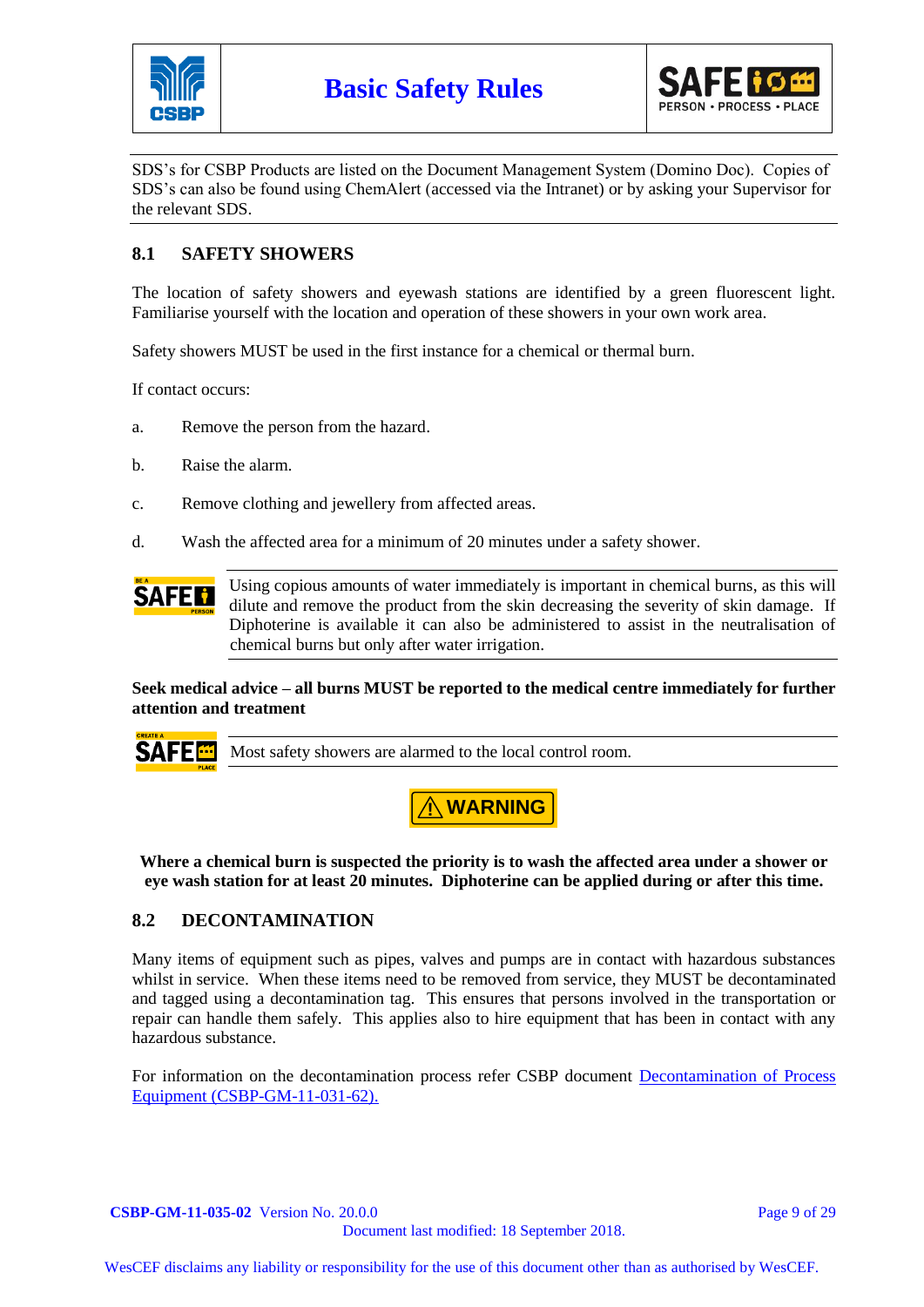



## **9. PERSONAL PROTECTIVE EQUIPMENT**

Risk assessment of all work MUST identify the PPE required for the job. PPE worn MUST comply with CSBP Standards.

PPE will be provided for CSBP employees. The PPE Committee can authorise the introduction of any new or additional PPE required on site.

**SAFE 6** Safety Data Sheets (SDS) should be consulted to identify required PPE for chemical and biological hazards. Where there is any doubt contact a member of the Safety Department

CSBP highly recommends that jewellery NOT be worn by personnel working in plant areas and workshops due to the potential for chains, rings etc. becoming tangled or caught in rotating equipment. The acidic nature of some products may also have an effect on jewellery, increasing the risk of injury or hazards.

Minimum Kwinana Site dress code requirements for non-operational areas are:

- a. street dress appropriate for a chemical manufacturing plant or for task being conducted,
- b. enclosed footwear.

For more information on the selection and use of PPE refer to CSBP document [Personal Protective](http://docova.wescef.com.au/docova/web/app.php/Docova/wHomeFrame?ReadForm&goto=9D2D1B6E-19E1-446A-81B4-D9516EFF1805,121BF8D0-7DB6-40D3-AF04-F6A96250A393,39EDB007-AA40-429D-AFBA-5C73A6EC6CF8&LatestRelease=true)  [Equipment \(CSBP-GM-11-031-01\)](http://docova.wescef.com.au/docova/web/app.php/Docova/wHomeFrame?ReadForm&goto=9D2D1B6E-19E1-446A-81B4-D9516EFF1805,121BF8D0-7DB6-40D3-AF04-F6A96250A393,39EDB007-AA40-429D-AFBA-5C73A6EC6CF8&LatestRelease=true) and Figure 2.

#### **9.1 MINIMUM PPE**

- a. Minimum personal protective equipment requirements throughout all CSBP operational areas are:
	- 1. safety helmet,
	- 2. safety footwear (boots or shoes),
	- 3. high visibility long-sleeved top fastened at the wrist (or hi-visibility vest over a long sleeved shirt) and long trousers or high visibility coveralls. Yellow is the preferred colour for shirts.
	- 4. approved safety glasses,
	- 5. gloves carried as a minimum. If a task is to be conducted appropriate gloves shall be worn, and
	- 6. clothing containing no greater than 50% polyester can be worn in site process areas clothing must be inherently anti-static or made anti-static via approved treatment.

Additional PPE may be required, such as:

- 1. hearing protection (earplugs or muffs),
- 2. respiratory protection: Dust mask (P2 minimum) or canister.

**CSBP-GM-11-035-02** Version No. 20.0.0 **Page 10 of 29** Page 10 of 29 Document last modified: 18 September 2018.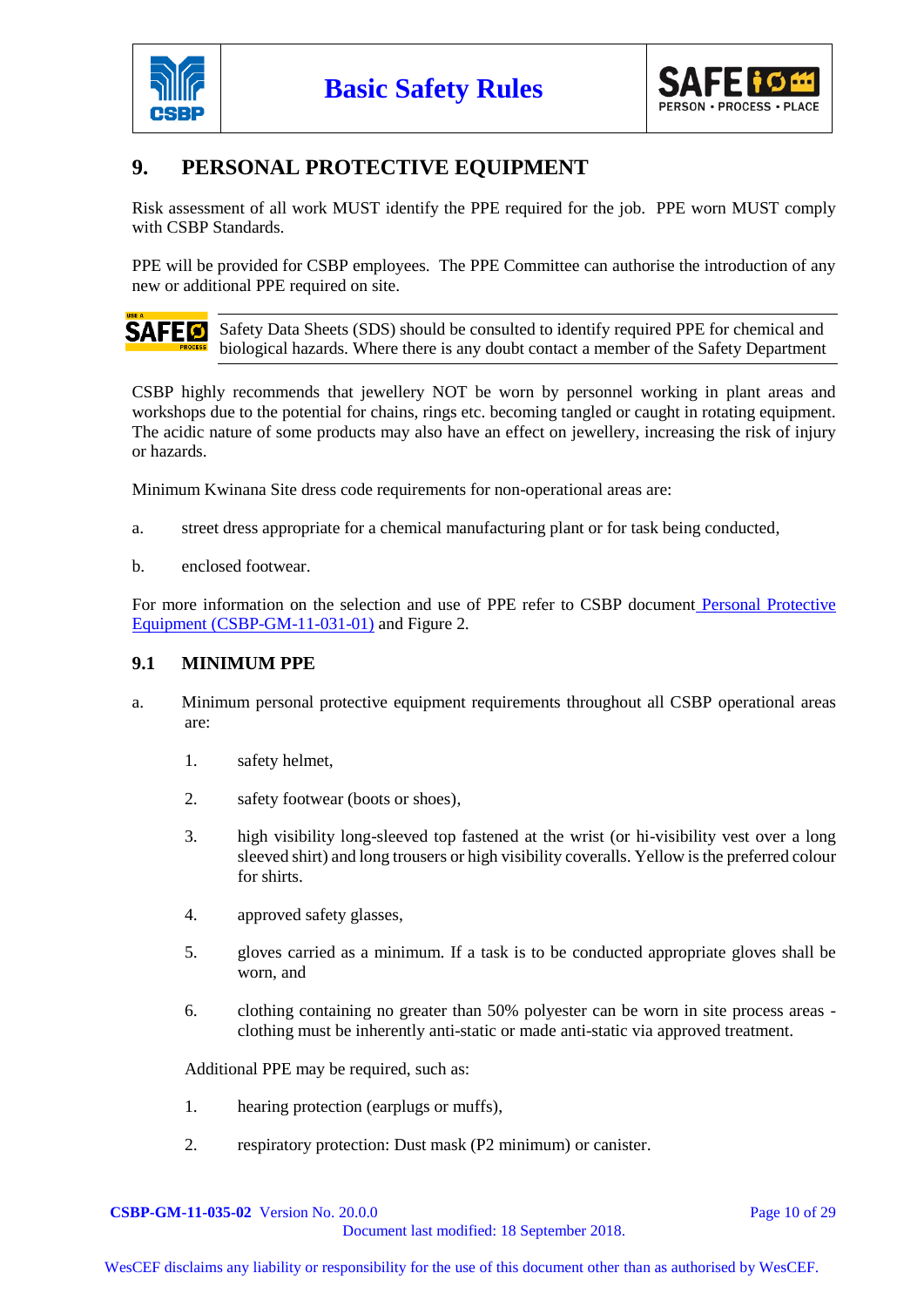



Dark glasses must not be worn in low light environments (e.g. night time, inside plant areas, and inside vessels). Clear and lightly tinted glasses are available in these situations. **SAFEM** 

b. For Class 1, 2 and 3 products; refer to Figure 2 for the minimum PPE requirements.

c. Contractors will possess the required items of approved personal protective equipment (complying with Australian and / or CSBP Standards) before starting work on site.

#### **9.2 ADDITIONAL OR ALTERNATE EYE OR FACE PROTECTION**

Contact lenses can worsen the effect of foreign bodies (dust, liquid and gas) in the eyes. Therefore contact lenses are not recommended within CSBP operational areas.

Additional protection for the face and eyes may include:

- a. Vented or non-vented goggles.
- b. Welding masks.
- c. Face shield .
- d. Prescription safety glasses. For more information refer to CSBP document [Safety Prescription](http://docova.wescef.com.au/docova/web/app.php/Docova/wHomeFrame?ReadForm&goto=9D2D1B6E-19E1-446A-81B4-D9516EFF1805,121BF8D0-7DB6-40D3-AF04-F6A96250A393,B5B76997-F4C3-4785-A0E2-810035FE734A&LatestRelease=true)  [Glasses \(CSBP-DP-11-031-07\)](http://docova.wescef.com.au/docova/web/app.php/Docova/wHomeFrame?ReadForm&goto=9D2D1B6E-19E1-446A-81B4-D9516EFF1805,121BF8D0-7DB6-40D3-AF04-F6A96250A393,B5B76997-F4C3-4785-A0E2-810035FE734A&LatestRelease=true) Note: Over glasses are available to be worn over non-safety prescription glasses.

Most welding helmets are not impact rated and should not be used as a face shield.

#### **9.2.1 DOUBLE EYE PROTECTION**

All personnel conducting grinding, cutting and chipping work are required to wear double eye protection. Examples of these tasks include:

- a. Grinding with grinders, including the use of wire brush discs.
- b. Cutting using cut off saws, cutting discs in grinders and quick cut masonry saws.
- c. Chipping using needle guns and de-scalers.

Double eye protection includes the use of safety glasses or mono-goggles with a face shield. The choice on whether to use mono-goggles or safety glasses will be task specific. As a guideline if there is a chance that particles may come from another direction than straight ahead, mono-goggles should be worn.

Goggles and glasses worn together do not constitute double eye protection. Only face shields are rated for high impact and can withstand being struck by flying objects and particles such as shattered grinding or cutting discs. A face shield will also protect the entire face – not just the eyes.

#### **9.3 HAND PROTECTION**

Protection for the hands can be provided by wearing the appropriate leather, synthetic or rubber gloves. Gloves should not be worn where there is a risk of them getting caught on moving machinery.

It is vital that the correct glove is chosen for the task as different gloves may be required for specific tasks, this will be identified in the risk assessment. Refer to [Personal Protective Equipment \(CSBP-GM-](http://docova.wescef.com.au/docova/web/app.php/Docova/wHomeFrame?ReadForm&goto=9D2D1B6E-19E1-446A-81B4-D9516EFF1805,121BF8D0-7DB6-40D3-AF04-F6A96250A393,39EDB007-AA40-429D-AFBA-5C73A6EC6CF8&LatestRelease=true)[11-031-01\)](http://docova.wescef.com.au/docova/web/app.php/Docova/wHomeFrame?ReadForm&goto=9D2D1B6E-19E1-446A-81B4-D9516EFF1805,121BF8D0-7DB6-40D3-AF04-F6A96250A393,39EDB007-AA40-429D-AFBA-5C73A6EC6CF8&LatestRelease=true) for guidance.

**CSBP-GM-11-035-02** Version No. 20.0.0 Page 11 of 29

Document last modified: 18 September 2018.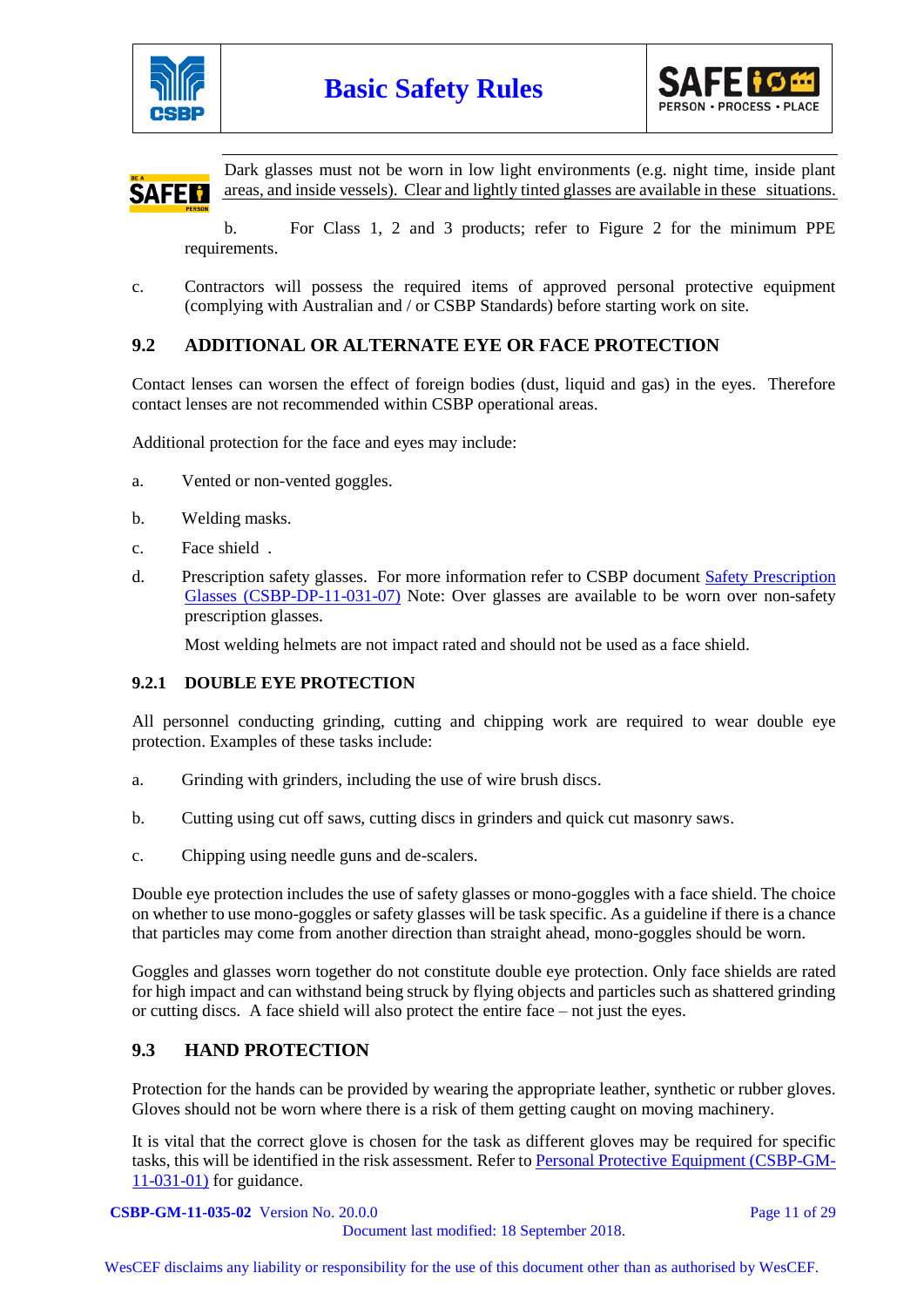



#### **9.4 BODY PROTECTION**

Protection for the body can be provided by the following:

- a. Chemical splash suits.
- b. Fully encapsulating chemical suits.
- c. Leather aprons/welding jackets/leather spats.
- d. Disposable overalls.

**SAFEM** 

Due to contamination potential any of the above PPE is not to be worn into admin areas, crib rooms etc.

#### **9.5 RESPIRATORY PROTECTION**

Selection of respiratory protection should be determined in the risk assessment and match the task. It can include:

Disposable dust / mist masks (P2 minimum).

- a. Half or full face, air purifying respirators (e.g. canister filter).
- b. SABA Supplied Air Breathing Apparatus.
- c. SCBA Self Contained Breathing Apparatus.
- d. PAPR Powered Air Purifying Respirator.

For more information refer CSBP document [Respiratory Protection \(CSBP-GM-11-031-05\).](http://docova.wescef.com.au/docova/web/app.php/Docova/wHomeFrame?ReadForm&goto=9D2D1B6E-19E1-446A-81B4-D9516EFF1805,121BF8D0-7DB6-40D3-AF04-F6A96250A393,C09D8DB5-B9A6-492D-8DD4-FFDE59A5887F&LatestRelease=true)

Respirators that rely on a facial seal to be effective will require the wearer to be clean shaven. Refer to Figure 1 for site requirement.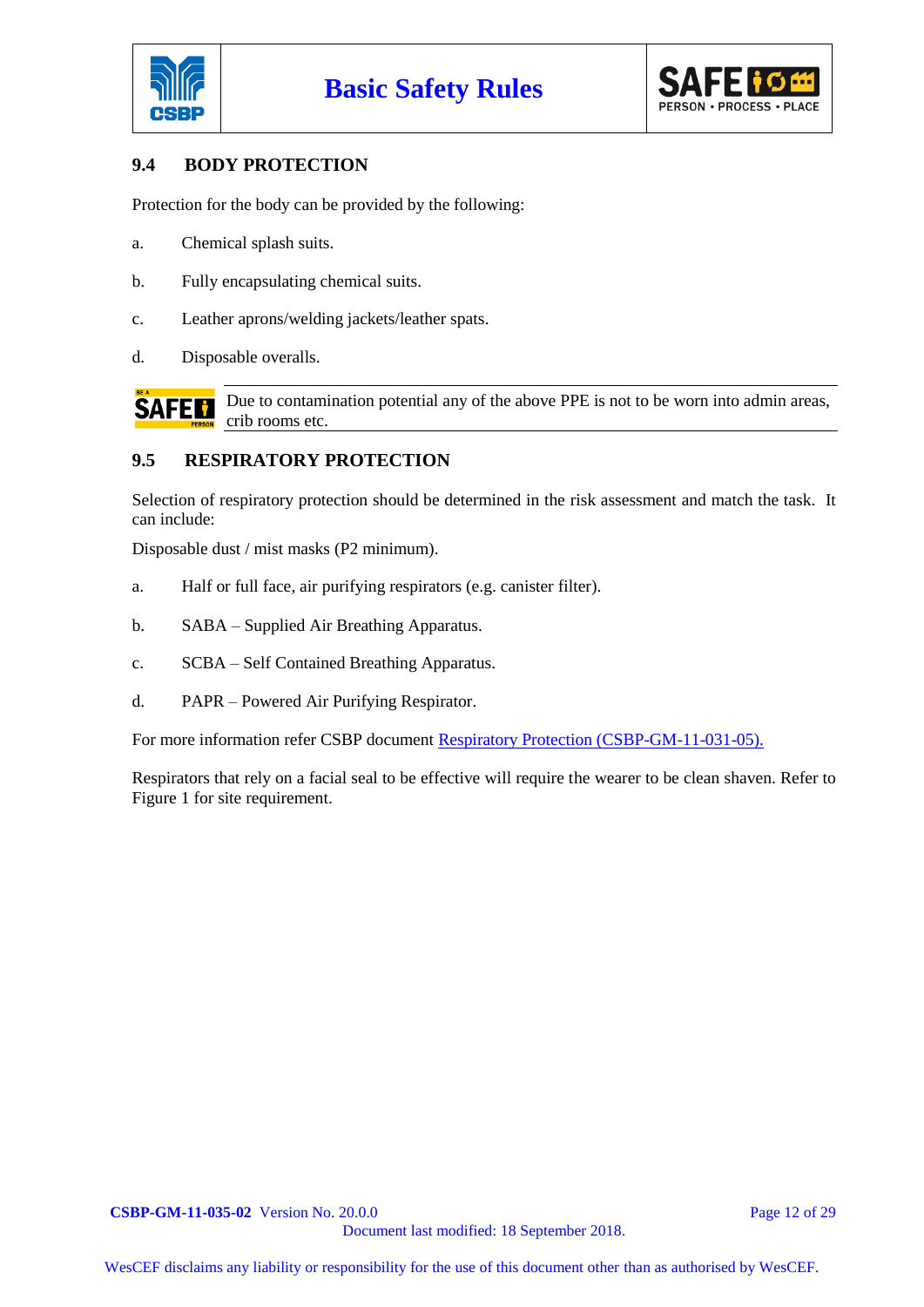

**Figure 1-** Respiratory Protection - Facial Seal Requirement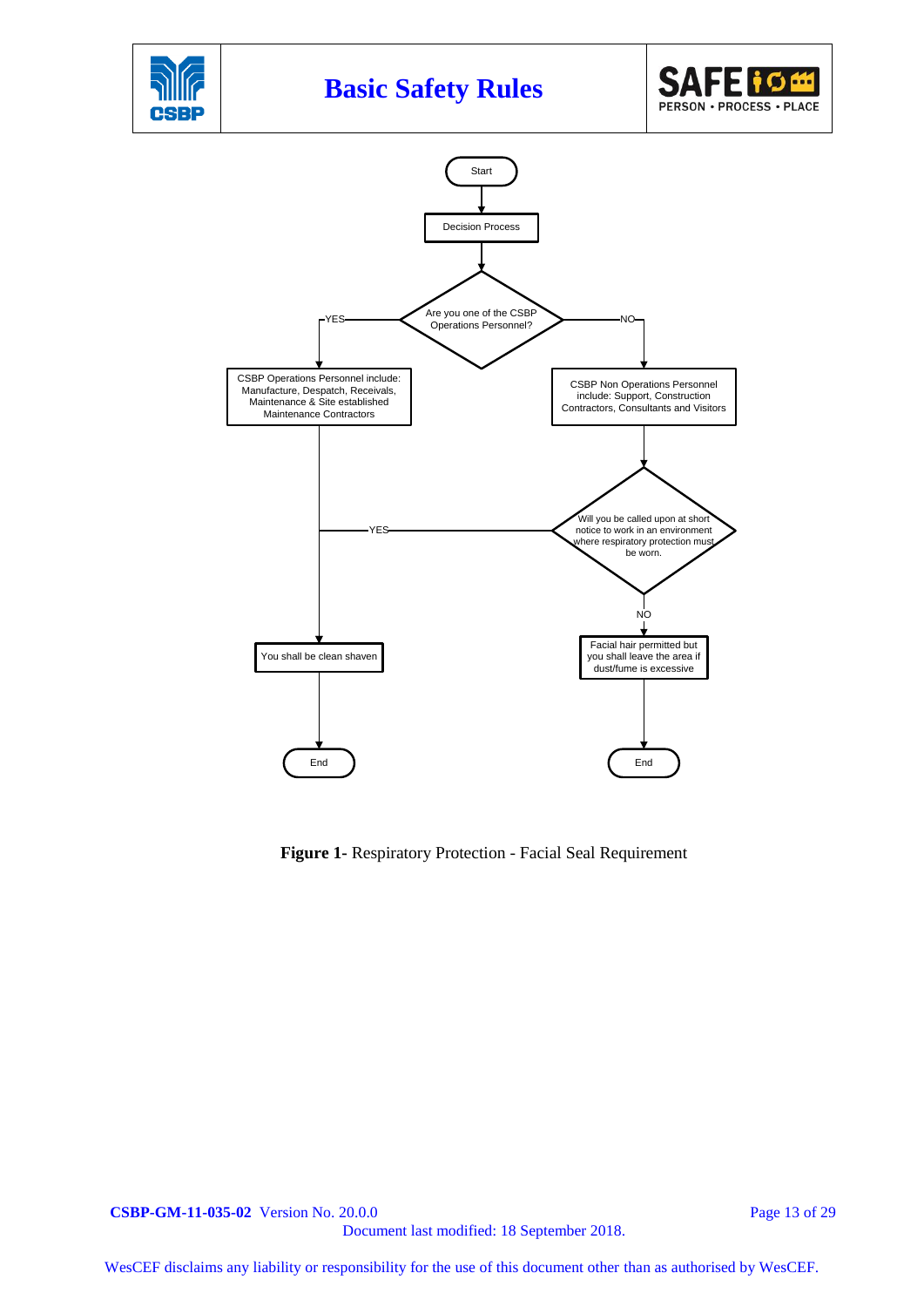

## **Basic Safety Rules**





#### **Figure 2 - Minimum PPE for Class 1, 2 and 3 Products**

*Note: A Standby person in Class 3 PPE is required when Class 3 PPE is worn*

*\* Full face mask with ABEK canister is required in this instance instead of chemical goggles worn with face shield.*

**CSBP-GM-11-035-02** Version No. 20.0.0 Page 14 of 29

Document last modified: 18 September 2018.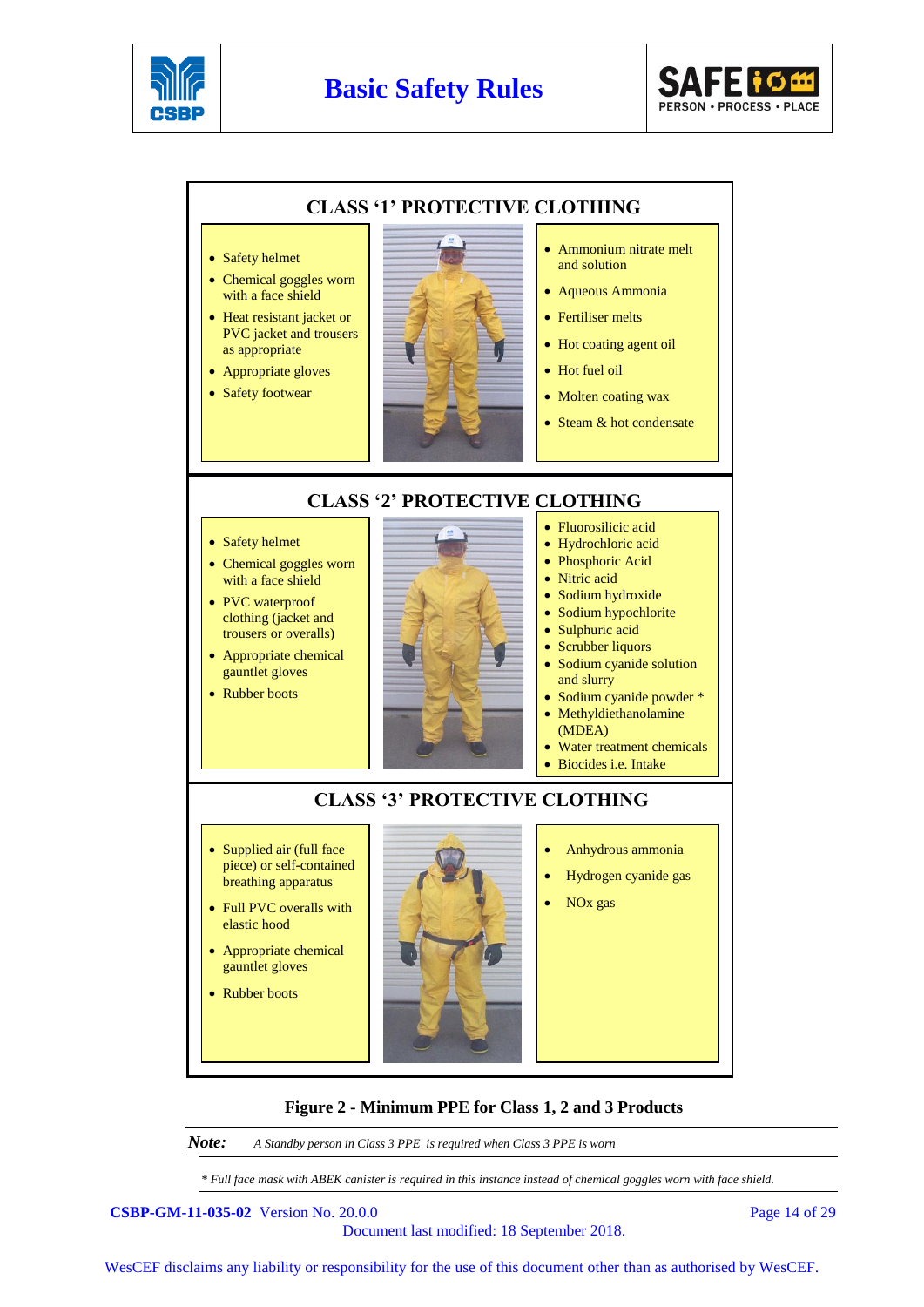



## **10. SAFE MANUAL HANDLING**

Manual handling involves the use of the human body to lift, lower, push, restrain, pull, or carry loads.

A STOP, at a minimum, should always be considered before prior to performing a manual handling task to assess the potential risks which may cause an injury to the individual.

There are no specified weight limits when lifting, as the risk will differ depending on the environment, PPE being worn and the position of the load, that is, height and distance of the load from the body. No employee should lift more than their own personal capacity.

As a guide, a person should never attempt a lift greater than 25kg in standing or 4.5 kg from a seated position regardless of their strength.

When approaching a manual handling task the employee should consider the Strong Spine System™ principles:

- a. No Surprises Undertake a STOP and think through the task before performing it.
- b. Strong Spine maintain a strong spine position throughout any manual handling task.
- c. Make a bridge where appropriate make a bridge with an arm to reduce torque in a lift.
- d. Reduce the leaver keep loads as close to your body as possible they are lighter there!
- e. Team Lifting where a mechanical aid is not possible talk through the lift before attempting a multiple person lift. Don't let go of the load unrepentantly either!
- f. Brace the abdominals remember to brace your core muscles by gently lifting your lower abdomen or pelvic floor.
- g. Strong Stance spread your legs to give you better balance with the load.
- h. Don't Creep be careful of positions that require you to flex for periods of time. If you can't eliminate this – be careful what you do next!
- i. Good working heights try to work at decent working heights where possible.
- j. Prepare and Recover stretch and warm up prior to and after a physical task especially if you have not been doing much before attempting manual handling.

#### **11. WORK PERMIT SYSTEM**

CSBP utilises a [Work Permit System \(CSBP-GM-11-031-51\)](http://docova.wescef.com.au/docova/web/app.php/Docova/wHomeFrame?ReadForm&goto=BACA47AB-D32E-4F16-811E-88F27CE8A09B,4B304F91-95AC-47FE-A61E-D8369A4D4D87,9705570B-6759-47E1-806B-DC1122F65D99&LatestRelease=true) to:

- a. Authorise and control work other than work defined as work not requiring a permit.
- b. Ensure that hazards are identified and that appropriate controls are in place prior to work commencing and that they remain in place during the work.
- c. Provide a formal hand-over process to demonstrate that all hazards have been addressed.

**CSBP-GM-11-035-02** Version No. 20.0.0 **Page 15 of 29** Page 15 of 29 Document last modified: 18 September 2018.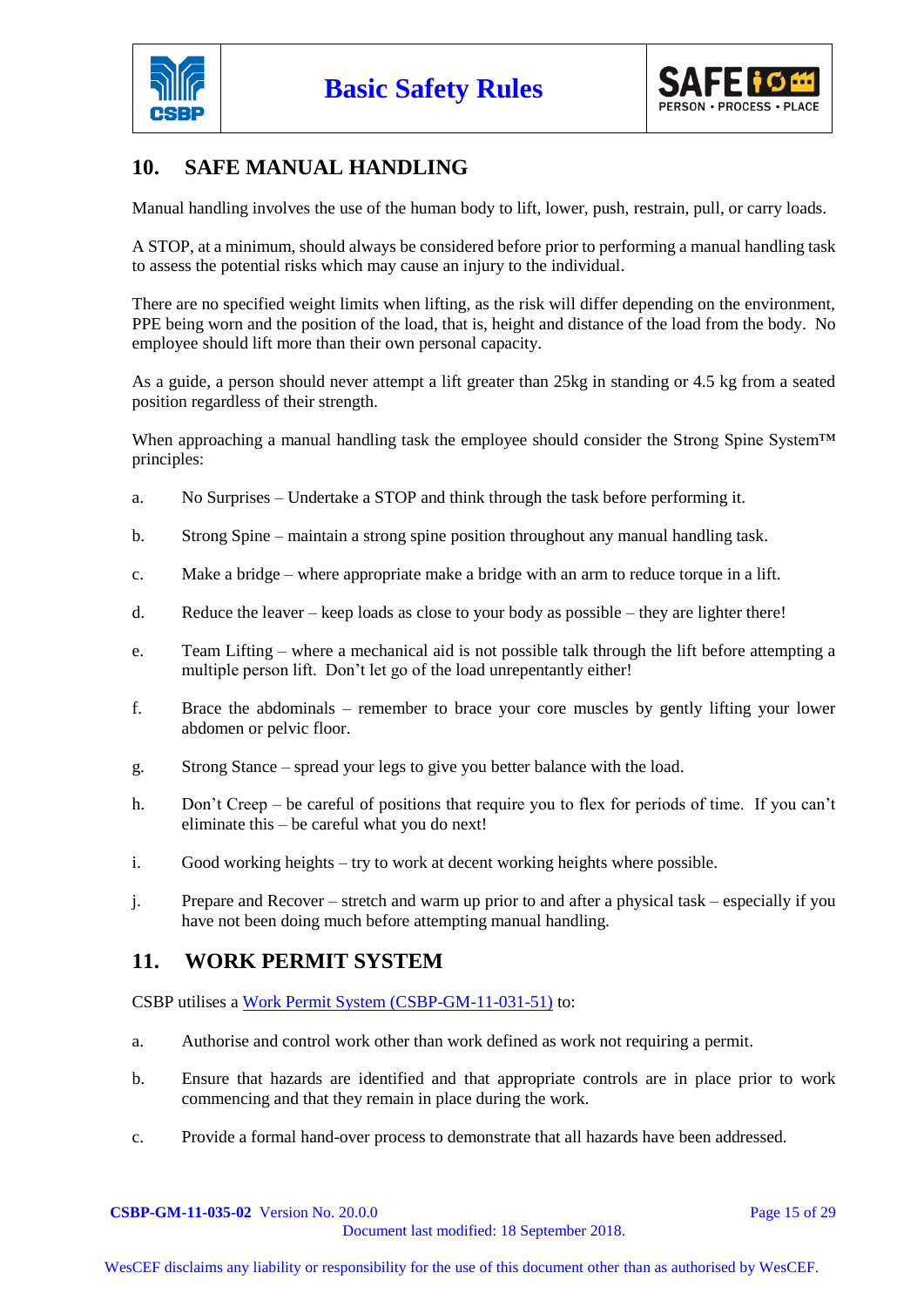



- d. Ensure that personnel carrying out the work are aware of the exact scope of work and the hazard controls specified.
- e. Ensure impact of all work on other activities and the operations is understood.
- f. Provide a formal hand-back process to ensure the work area is safe to return to normal duties when the work is completed.

The Work Permit System applies to all employees, contractors and visitors to CSBP.

All work in CSBP operational areas requires a Work Permit, other than work nominated by the relevant Manager as 'work not requiring a permit'. Work (that does not require a Permit) is defined for each area and shall be displayed in the Control Rooms and be signed by the Area Manager.

#### **11.1 SAFETY TAGGING**

There are different safety tags that apply within the CSBP Work Permit System:

- Work Permit Isolation Tag
- Common Isolation Tag
- Personal Danger Tag
- Testing and Jogging Tag
- Out of Service Tag
- Break in Location Tag



**CSBP-GM-11-035-02** Version No. 20.0.0 Page 16 of 29

Document last modified: 18 September 2018.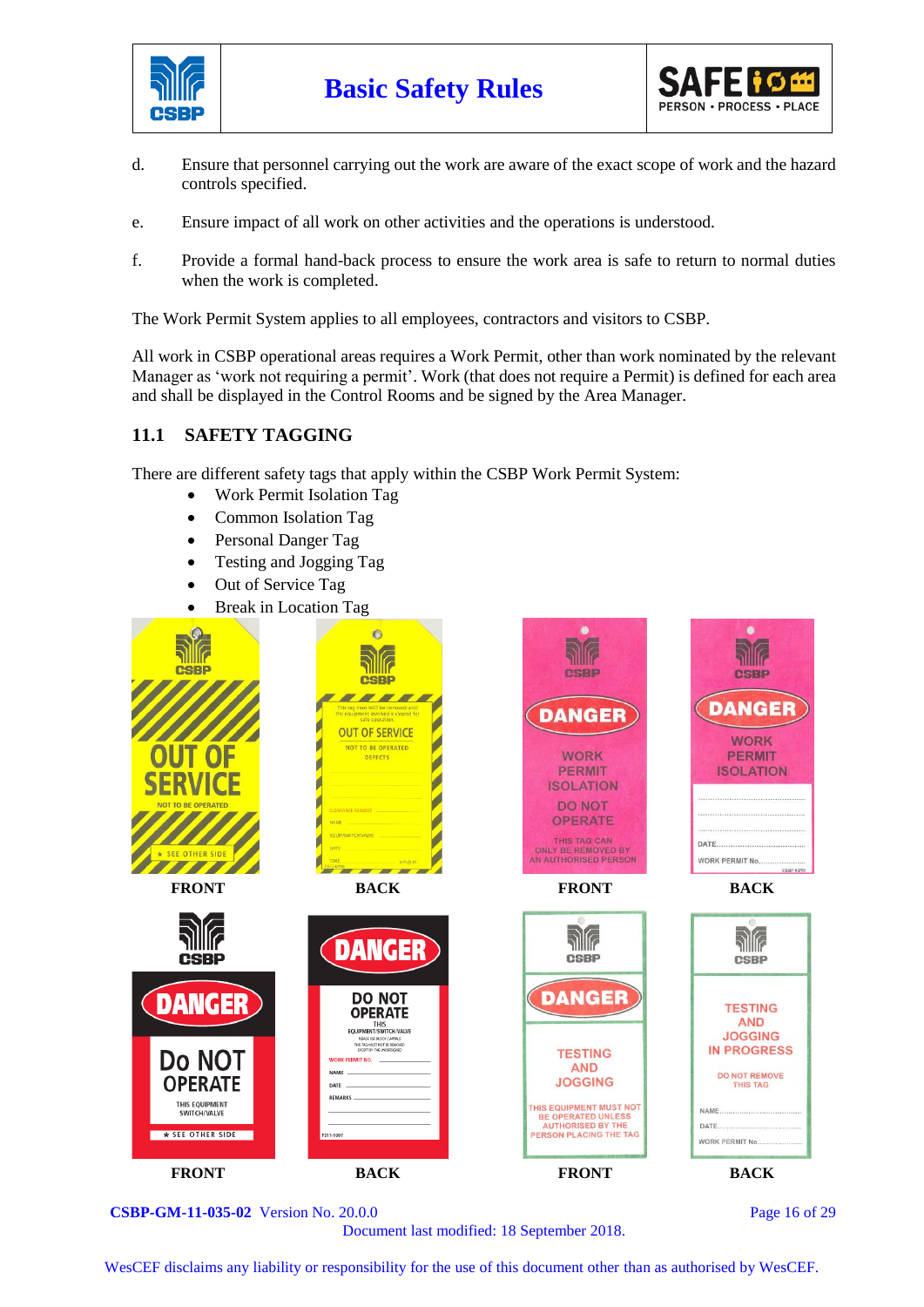

**Figure 3 –Safety Tags**

#### **11.1.1 Information Tag**

The blue and white **Information Tag (IF1636**) is to be used to provide additional information about an item or piece of equipment.

This tag must NOT replace or affect the use of any safety tag placed in accordance with **SAFED** the CSBP [WORK PERMIT SYSTEM \(CSBP-GM-11-031-51\)](http://docova.wescef.com.au/docova/web/app.php/Docova/wHomeFrame?ReadForm&goto=BACA47AB-D32E-4F16-811E-88F27CE8A09B,4B304F91-95AC-47FE-A61E-D8369A4D4D87,9705570B-6759-47E1-806B-DC1122F65D99&LatestRelease=true)

The Information Tag can be attached to an item or piece of equipment to provide helpful information or maintenance guidance without removing the item or equipment from service

Any person may attach an Information Tag.

The Information Tag is to be removed when the information is no longer relevant.

When a temporary barrier is erected e.g. "closing a road" the information tag should be attached to the barrier, to indicate the reasons for the closure, who erected it and how long the closure will remain.



**CSBP-GM-11-035-02** Version No. 20.0.0 **Page 17 of 29** Page 17 of 29 Document last modified: 18 September 2018.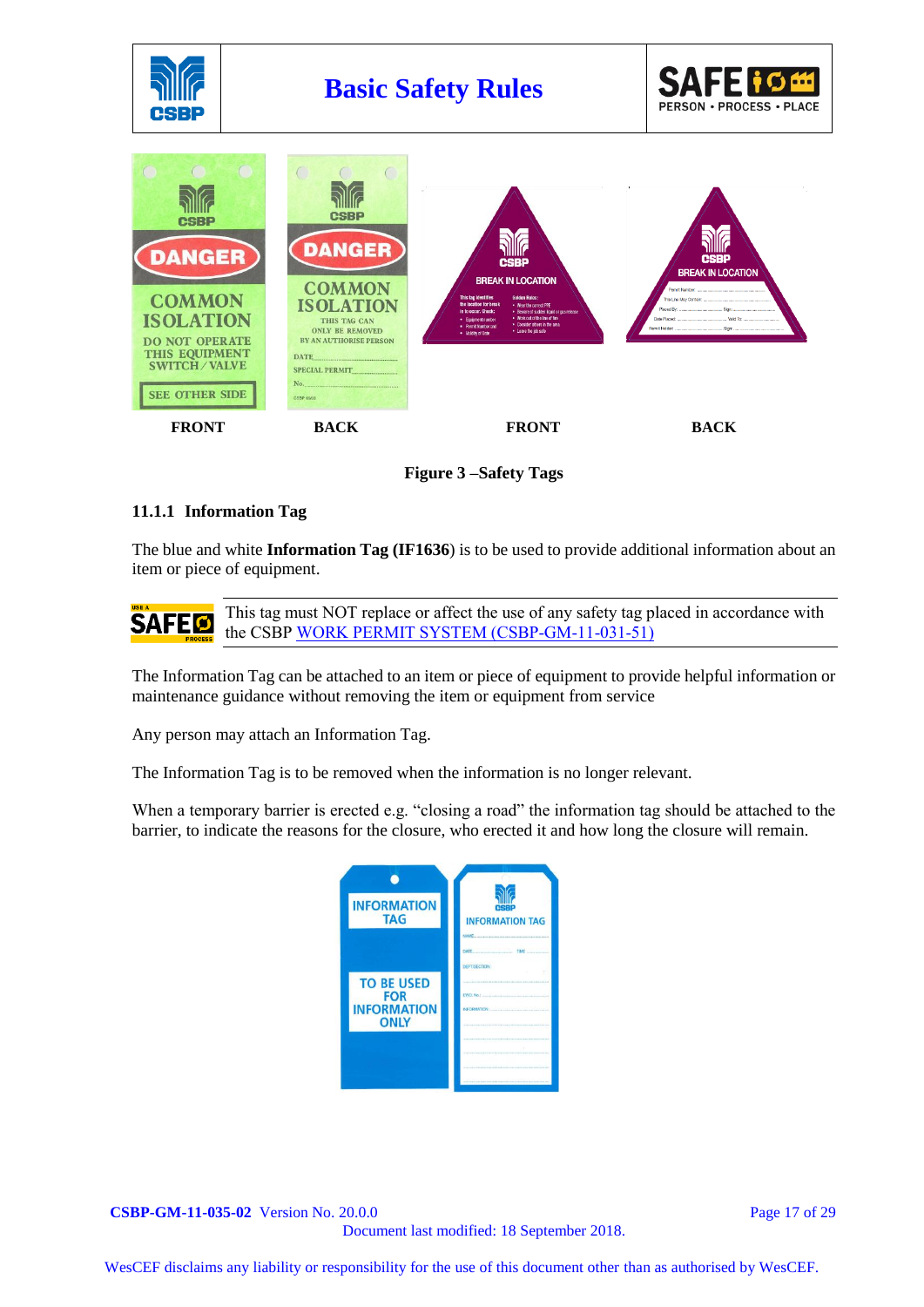



## **12. WORKING IN CONFINED SPACES**

Work in a confined space requires rigorous safety considerations. Key concerns are the potential presence of atmospheric contaminants, explosive atmospheres or oxygen deficiency as well as engulfment by product or liquids. Other harmful agents, such as noise, mechanical equipment and heat are also potential safety and health hazards in confined spaces.

Only competent personnel shall enter or be assigned as a watch person for a confined space. Training required for competence in Confined Space Entry by CSBP is:

Passing the competency assessment associated with a Confined Space Entry course. Confined Space Entry training may be delivered either by CSBP or a Registered Training Organisation (RTO), which qualifies them to enter a confined space.



All confined spaces must have a Confined Space Data Sheet which includes a confined Space Risk Assessment (CSRA) completed prior to entry. The CSRA will be attached to the certificate and all controls identified in the risk assessment must be in place

prior to entry.

**SAFE<sup>E</sup>** 

All confined spaces MUST be gas tested prior to entry. Details of gas testing requirements are contained in CSBP document [Gas Testing \(CSBP-GM-11-031-33\).](http://docova.wescef.com.au/docova/web/app.php/Docova/wHomeFrame?ReadForm&goto=BACA47AB-D32E-4F16-811E-88F27CE8A09B,4B304F91-95AC-47FE-A61E-D8369A4D4D87,77092702-12B6-46D7-9A25-6DC33F9E9AFC&LatestRelease=true)  All personnel conducting gas testing MUST be authorised gas testers.

For more information about work in confined spaces, refer to CSBP document [Confined Spaces](http://docova.wescef.com.au/docova/web/app.php/Docova/wHomeFrame?ReadForm&goto=BACA47AB-D32E-4F16-811E-88F27CE8A09B,4B304F91-95AC-47FE-A61E-D8369A4D4D87,3C3AD030-CCF1-428D-BC35-77DEDDF2AA2B&LatestRelease=true)  [\(CSBP-GM-11-031-52\).](http://docova.wescef.com.au/docova/web/app.php/Docova/wHomeFrame?ReadForm&goto=BACA47AB-D32E-4F16-811E-88F27CE8A09B,4B304F91-95AC-47FE-A61E-D8369A4D4D87,3C3AD030-CCF1-428D-BC35-77DEDDF2AA2B&LatestRelease=true) All confined space work will be conducted under a Work Permit.

## **13. BREAKING INTO HAZARDOUS PIPELINES**

Breaking into a pipeline that may contain hazardous substances requires strict conformance with CSBP procedures that include: [Breaking into Hazardous Pipelines \(CSBP-GM-11-036-02\)](http://docova.wescef.com.au/docova/web/app.php/Docova/wHomeFrame?ReadForm&goto=BACA47AB-D32E-4F16-811E-88F27CE8A09B,4B304F91-95AC-47FE-A61E-D8369A4D4D87,AC778E0A-8298-4BBE-AEB3-5A6FA49BADDD&LatestRelease=true)



**The individual performing the task and the watch person MUST wear the minimum stipulated PPE for the class in accordance with the procedure.**

## **14. EXCAVATIONS AND PENETRATION**

Excavation is defined as work by hand or mechanical means that disturbs the soil or other surface to a depth greater than 150 mm. The work includes: digging holes or trenches, cutting concrete, driving pile, posts or spikes or driving of earthing electrodes.

Penetration is defined as work including demolishing, removing, drilling, cutting or otherwise penetrating any floor slab, wall, ceiling, roof, partition or surface where the opposite side is not visible. This work is always accompanied by a Work Permit and Excavation/Penetration Certificate if it occurs in any of the Plants and shall be required at the discretion of Field Engineering at all other times.

Excavation of any ground surface at Kwinana is an activity controlled by Field Engineering. A Work Permit will always be required.

**CSBP-GM-11-035-02** Version No. 20.0.0 **Page 18 of 29** Page 18 of 29 Document last modified: 18 September 2018.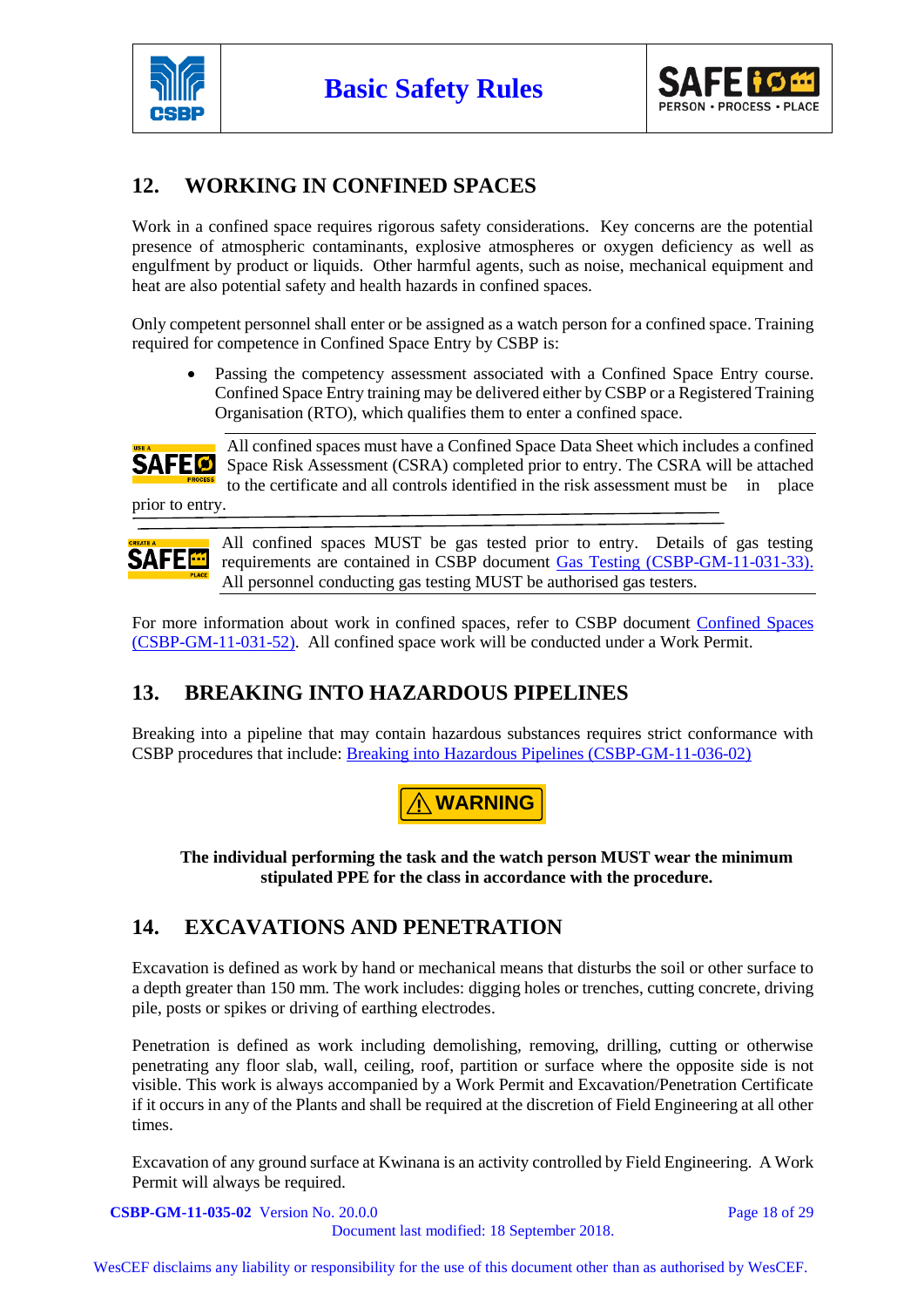



Excavation and Penetration Certificates are administered by Field Engineering.

For more information on excavations refer CSBP document [Excavations \(CSBP-GM-11-036-04\).](http://docova.wescef.com.au/docova/web/app.php/Docova/wHomeFrame?ReadForm&goto=BACA47AB-D32E-4F16-811E-88F27CE8A09B,4B304F91-95AC-47FE-A61E-D8369A4D4D87,F01C415E-961C-45D2-B29F-D8A244533DD8&LatestRelease=true)

## **15. HOT WORK**

Hot Work includes any work which could generate sparks or heat of sufficient intensity to ignite combustible gases, liquids or materials.

For more information on Hot Work refer to CSBP document [Hot Work \(CSBP-GM-11-036-06\).](http://docova.wescef.com.au/docova/web/app.php/Docova/wHomeFrame?ReadForm&goto=BACA47AB-D32E-4F16-811E-88F27CE8A09B,4B304F91-95AC-47FE-A61E-D8369A4D4D87,AE7E2EBB-BF0D-46A7-B0A7-FBC0BB785504&LatestRelease=true)

A Work Permit and a Hot Work Certificate shall be obtained before starting any welding, cutting or grinding outside of designated hot work areas.

A risk assessment MUST identify what screen, ventilation and PPE is required.

## **16. HAND TOOLS**

It is important that the correct tool is used for the job as the risk of injury increases if the incorrect tool is selected for the task. The tool selected MUST be suitable for the task and your personal capabilities.

Consider the following precautions:

- a. Check that the tool is in good condition.
- b. As most hand tools conduct electricity, exercise extreme caution when working near electrical equipment or select insulated tools.
- c. Do not leave tools on walkways, aisles, stairways or elevated places.
- d. A Hot Work Certificate is required for the use of electrical hand tools in areas where ignition is a risk.

#### **16.1 GRINDING, BUFFING & DRILLING**

**! WARNING**

#### **A face shield as well as safety glasses/goggles will be the minimum eye protection worn for all grinding operations.**

The operator will check the following before use:

- a. The correct flange and locking nut is in place for the type of disc being used.
- b. The guard and handles are secure.
- c. There are no defects or damage to the disc (any disc that has been dropped or become damp is thrown away).

The following precautions will be taken when grinding:

**CSBP-GM-11-035-02** Version No. 20.0.0 **Page 19 of 29** Page 19 of 29

Document last modified: 18 September 2018.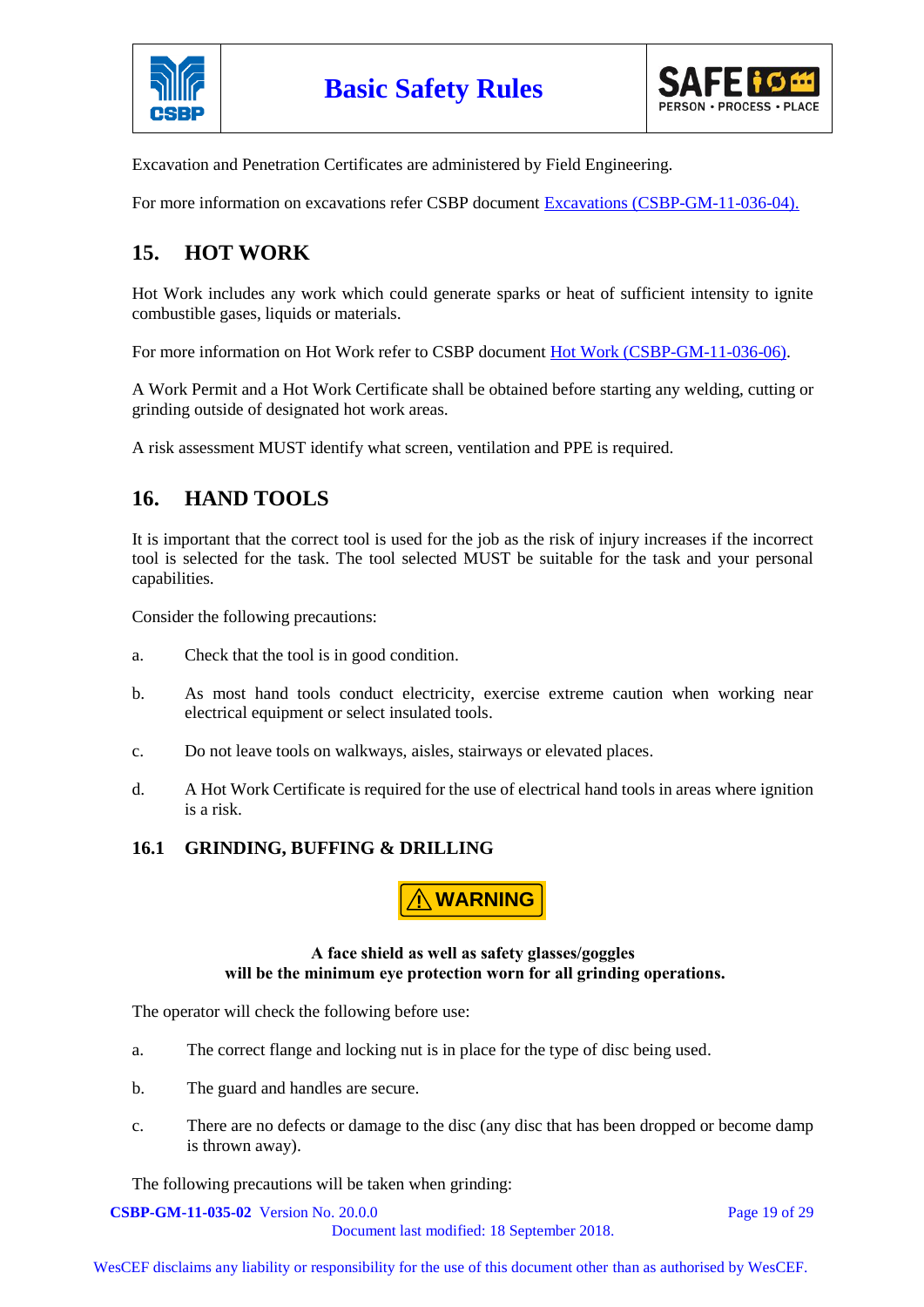



- a. Angle grinders will not be used unless they are fitted with suitable guards.
- b. Pedestal / bench grinders / buffers will not be used unless they are fitted with a suitable guard and anchored.
- c. All hand-held grinders will be fitted with a dead man (on / off) switch.
- d. Respiratory protection will be worn when grinding or cutting magnesium, aluminium and aluminium bronze; the metallic dust from which can be hazardous.
- e. Use of 7" or 9" grinders outside of workshop environments requires a JSA to be completed and authorised by the area Safety Advisor.
- f. An angle grinder should not be used as a cutting tool where a safer alternative is available.
- g. Keep the grinder at waist height during grinding, where possible.
- h. Stop the grinder at regular intervals for a short break to rest your arms and hands.
- i. Never put a grinder down until the disc stops rotating.
- j. Disconnect the power and place the grinder on the bench with the disc facing upwards when not in use.
- k. Secure the work piece before grinding or buffing. DO NOT use a hand held grinder whilst holding onto an object held in your hand.

For more information on Hot Work requirements, refer to CSBP document [Hot Work \(CSBP-GM-](http://docova.wescef.com.au/docova/web/app.php/Docova/wHomeFrame?ReadForm&goto=BACA47AB-D32E-4F16-811E-88F27CE8A09B,4B304F91-95AC-47FE-A61E-D8369A4D4D87,AE7E2EBB-BF0D-46A7-B0A7-FBC0BB785504&LatestRelease=true)[11-036-06\).](http://docova.wescef.com.au/docova/web/app.php/Docova/wHomeFrame?ReadForm&goto=BACA47AB-D32E-4F16-811E-88F27CE8A09B,4B304F91-95AC-47FE-A61E-D8369A4D4D87,AE7E2EBB-BF0D-46A7-B0A7-FBC0BB785504&LatestRelease=true)

## **17. WORKING AT HEIGHT**

Take the following precautions when working at height to reduce the risk of falling:

- a. Wherever practicable, position personnel behind permanent or temporary physical barriers.
- b. When it is a requirement to work at heights of where there is a risk of falling without permanent or temporary barriers a Job Safety Analysis MUST be undertaken prior to the work commencing.
- c. Other forms of physical protection for working at height are crane work box, elevated work platform, swing stage scaffold / suspended scaffold and scissor lift.
- d. Where fall prevention barriers are not possible fall protection systems are required, e.g. full harness and fall restraint system.
- e. Trained, competent personnel only to use fall protection equipment that has been checked immediately before use and is clearly free from defects.
- f. All personnel working at height MUST comply with CSBP document [Working at Height](http://docova.wescef.com.au/docova/web/app.php/Docova/wHomeFrame?ReadForm&goto=BACA47AB-D32E-4F16-811E-88F27CE8A09B,4B304F91-95AC-47FE-A61E-D8369A4D4D87,CD4B9005-9DAD-4F4C-9F23-E74FF2E59B63&LatestRelease=true)  [\(CSBP-GM-11-031-02\).](http://docova.wescef.com.au/docova/web/app.php/Docova/wHomeFrame?ReadForm&goto=BACA47AB-D32E-4F16-811E-88F27CE8A09B,4B304F91-95AC-47FE-A61E-D8369A4D4D87,CD4B9005-9DAD-4F4C-9F23-E74FF2E59B63&LatestRelease=true)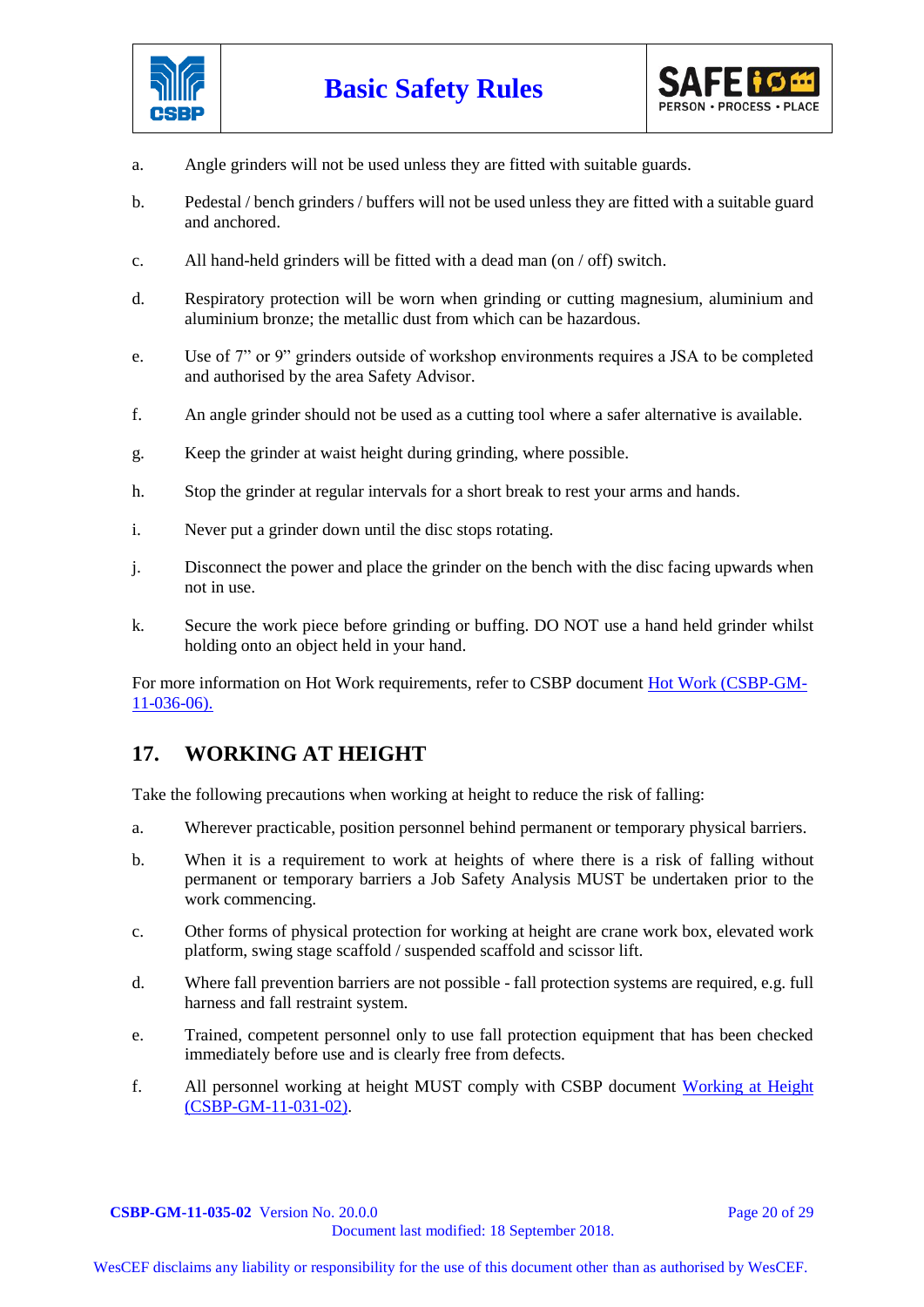



## **17.2 SCAFFOLDING**

All scaffolding used on site shall be erected by licensed personnel and comply with CSBP document. [Working at Height \(CSBP-GM-11-031-02\).](http://docova.wescef.com.au/docova/web/app.php/Docova/wHomeFrame?ReadForm&goto=BACA47AB-D32E-4F16-811E-88F27CE8A09B,4B304F91-95AC-47FE-A61E-D8369A4D4D87,CD4B9005-9DAD-4F4C-9F23-E74FF2E59B63&LatestRelease=true)

It is a CSBP requirement for all platforms to be accessed via a self-closing gate.

Scaffolding should not inhibit the proper operation or access to safety and production equipment. Positioning of boards and staging supports will be planned so as not to obstruct access on walkways, fire equipment, eyewash and emergency showers, emergency shutoff or shutdown devices and alarm panels.

# **SAFE®**

There is a risk that wooden scaffolding may catch fire if positioned too close to hot equipment. An air gap must be left between the scaffold and any equipment that when in service may be hot. Note: equipment will be cool when not in service.

Personnel should not access any scaffolding structures without confirming it has a current "scaff" tag. Different areas at CSBP have different requirements for scaffolding boards:

| Sodium Cyanide Production Facility   No aluminium ladders permitted |                                                         |
|---------------------------------------------------------------------|---------------------------------------------------------|
| Ammonia/AN                                                          | Restrictions apply wooden planks – refer to document AN |
|                                                                     | Safety.                                                 |
| Fertilisers                                                         | All types acceptable                                    |

Refer to the Plant Area for further information.

#### **17.3 LADDERS**

Observe the following rules when using ladders:

- a. Only use portable ladders as a means of access or for light duties of short duration.
- b. When working from a ladder a JSA is required and fall protection implemented where required.
- c. Inspect ladders frequently and rectify defects immediately or tag as Out-Of-Service.
- d. Ensure that the foot of the ladder is on a firm, level surface and at a safe distance from the vertical (1 metre for every 4 metres vertical).
- e. Ladders are to be secured in place by tying off to prevent movement.
- f. An attendant will be stationed at the foot of the ladder when required.
- g. When using extension ladders, always have at least four rungs overlapping at the centre of the ladder.
- h. Ensure that ladders protrude at least 1 metre above the platform/surface against which they are resting unless they are integrated into a scaffold arrangement that allows safe access.
- i. Always face the ladder and use both hands when ascending and descending. Three points of contact should always be maintained while moving on a ladder.
- j. Climbing whilst holding equipment or tools is not allowed. CSBP has a rope system available to be used to lift equipment or tools.

## **CSBP-GM-11-035-02** Version No. 20.0.0 **Page 21 of 29** Page 21 of 29

Document last modified: 18 September 2018.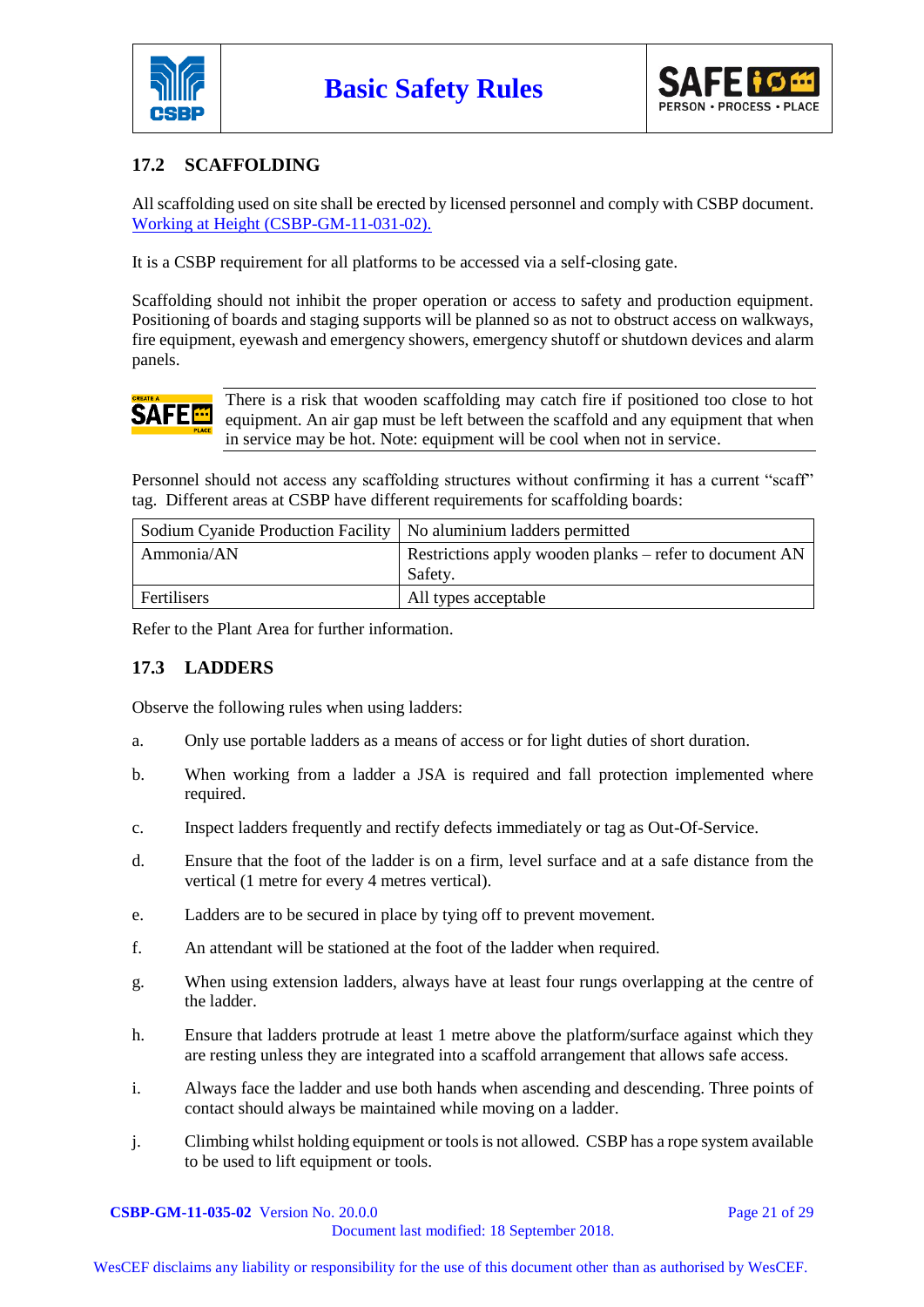



For more information about scaffolding and ladders refer CSBP document [Working at Height](http://docova.wescef.com.au/docova/web/app.php/Docova/wHomeFrame?ReadForm&goto=BACA47AB-D32E-4F16-811E-88F27CE8A09B,4B304F91-95AC-47FE-A61E-D8369A4D4D87,CD4B9005-9DAD-4F4C-9F23-E74FF2E59B63&LatestRelease=true)  [\(CSBP-GM-11-031-02\).](http://docova.wescef.com.au/docova/web/app.php/Docova/wHomeFrame?ReadForm&goto=BACA47AB-D32E-4F16-811E-88F27CE8A09B,4B304F91-95AC-47FE-A61E-D8369A4D4D87,CD4B9005-9DAD-4F4C-9F23-E74FF2E59B63&LatestRelease=true)

## **18. ELEVATED WORK PLATFORMS (EWP)**

Personnel must hold a relevant high risk work license to operate a EWP. They are to comply with the following safety requirements:

- a. No person other than the authorised operator will travel on an EWP while it is in transit.
- b. An EWP will not be loaded and operated in excess of its rated platform load capacity nor used as a crane.
- c. Exiting the working platform in an elevated position will only be done, using a double lanyard hook-up system and with an authorised JSA.
- d. An EWP will not be operated closer than six (6) metres from an exposed electrical conductor without prior approval from the electrical department.
- e. Personnel working on the platform will keep their feet on the platform floor. They will wear an approved safety harness, attached by lanyard to an approved anchorage point located at the bottom of the work platform.

For more information on elevated work platforms (EWP), refer to CSBP document [Elevated Work](http://docova.wescef.com.au/docova/web/app.php/Docova/wHomeFrame?ReadForm&goto=9D2D1B6E-19E1-446A-81B4-D9516EFF1805,DE2BD537-0C52-4746-8D3D-8554DF2359E0,A4927504-DFE4-4DEA-AB1A-3E3DF4D37FAB&LatestRelease=true)  [Platforms \(CSBP-GM-11-038-04\).](http://docova.wescef.com.au/docova/web/app.php/Docova/wHomeFrame?ReadForm&goto=9D2D1B6E-19E1-446A-81B4-D9516EFF1805,DE2BD537-0C52-4746-8D3D-8554DF2359E0,A4927504-DFE4-4DEA-AB1A-3E3DF4D37FAB&LatestRelease=true)

## **19. ASBESTOS REMOVAL**

Personnel involved in the removal of asbestos cement building products are specifically trained and will ensure that the work is undertaken in accordance with both company and statutory requirements.

For more information about asbestos removal, refer CSBP document [Asbestos Product Removal](http://docova.wescef.com.au/docova/web/app.php/Docova/wHomeFrame?ReadForm&goto=9D2D1B6E-19E1-446A-81B4-D9516EFF1805,0E9C4907-907D-417F-94B6-39B6F22F0BDC,E839E14E-4B73-43DB-AF42-16CD07FBDF66&LatestRelease=true)  [\(CSBP-GM-11-031-20\)](http://docova.wescef.com.au/docova/web/app.php/Docova/wHomeFrame?ReadForm&goto=9D2D1B6E-19E1-446A-81B4-D9516EFF1805,0E9C4907-907D-417F-94B6-39B6F22F0BDC,E839E14E-4B73-43DB-AF42-16CD07FBDF66&LatestRelease=true)

## **20. WORKING IN A HOT ENVIRONMENT**

**! WARNING**

**Personnel who experience profuse sweating, or feel clammy, together with dizziness, may be suffering from dehydration or heat stress and should immediately stop work, have a drink of water and seek medical assistance.**

The following safety precautions will be taken when working in a hot environment where there is risk of heat stress:

- a. Alternatives of work rescheduling, work rotation, cooling and other preventative methods shall be planned.
- b. Outside work sites will be shaded as much as practicable.
- c. Personnel working for extended periods in direct sunlight will wear broad-brimmed hats, or attachments to safety helmets, and sun block creams to protect the skin.

**CSBP-GM-11-035-02** Version No. 20.0.0 Page 22 of 29

Document last modified: 18 September 2018.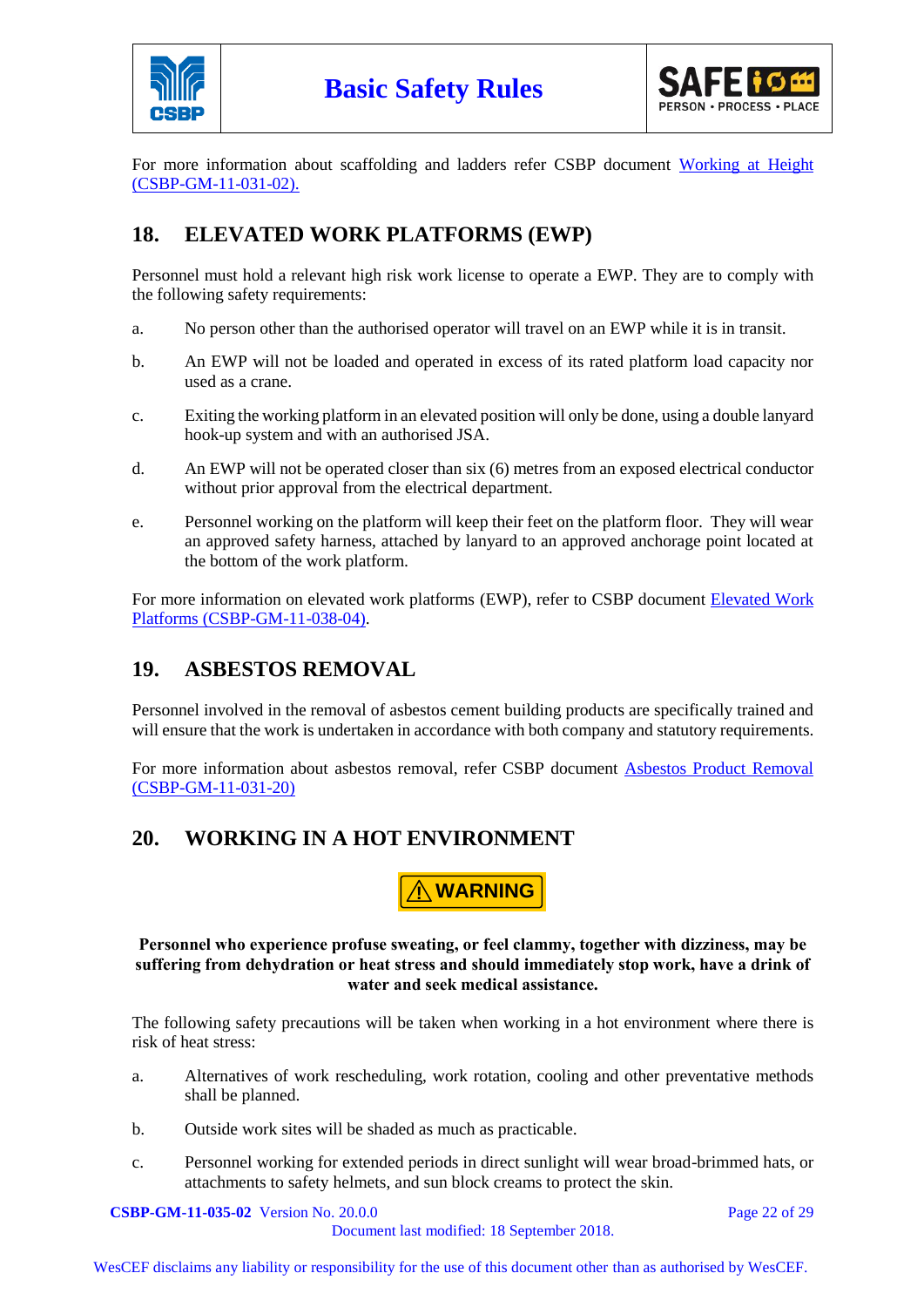



d. Personnel will self manage their health by taking adequate drink and rest breaks as dictated by the conditions and the task JSA.

For more information about working in a hot environment refer CSBP document Safe Working in a [Hot Environment \(CSBP-GM-11-036-03\).](http://docova.wescef.com.au/docova/web/app.php/Docova/wHomeFrame?ReadForm&goto=9D2D1B6E-19E1-446A-81B4-D9516EFF1805,0E9C4907-907D-417F-94B6-39B6F22F0BDC,96071622-2142-4D34-8BA7-5FFECDA01217&LatestRelease=true)

## **21. CONVEYORS**

The following general rules apply when working with or around conveyors:

- a. Never work on or touch a conveyor that is moving.
- b. Use conveyor walkways or crossovers to cross conveyors.
- c. Before coming into contact or starting work on a conveyor, ensure that a Work Permit is obtained and that the conveyor is correctly isolated at the MCC.
- d. All conveyors have safety lanyards designed to be activated by pushing or pulling in the event of an emergency.

## **22. EQUIPMENT GUARDING**

**! WARNING**

#### **No equipment or machinery will be operated with the safety guards removed.**

Before any safety guards are removed (for example, for cleaning or maintenance) the equipment MUST be correctly isolated, locked out and tagged as per the Work Permit System.

Ensure that equipment safety guards are in the correct position before starting any equipment.

Report all missing guards and any unguarded pinch points, place an out of service tags where required.

## **23. TEMPORARY BARRIERS**

Barriers will be erected to stop people accessing areas that are hazardous. Signs and/or information tags to indicate the restrictions or actions required are placed on or near the barriers. Examples of temporary barriers are bunts or ropes, portable frames, mesh fences, warning posts with chains, ropes or highly visible tapes, scaffolding, traffic cones, hazard lamps and beacons.

A risk assessment will determine the type of appropriate temporary barrier to be used.

There are two commonly used temporary barriers:

- a. DANGER TAPE Red and white danger tape which you are **not permitted** to cross and warns of a serious or life threatening hazard.
- b. CAUTION TAPE Black and gold caution tape warns of a hazard, it can be crossed but caution must be shown to the relevant hazard.

Hard barricades must be used when there is a risk of falling to a level below.

**CSBP-GM-11-035-02** Version No. 20.0.0 **Page 23 of 29** Page 23 of 29

Document last modified: 18 September 2018.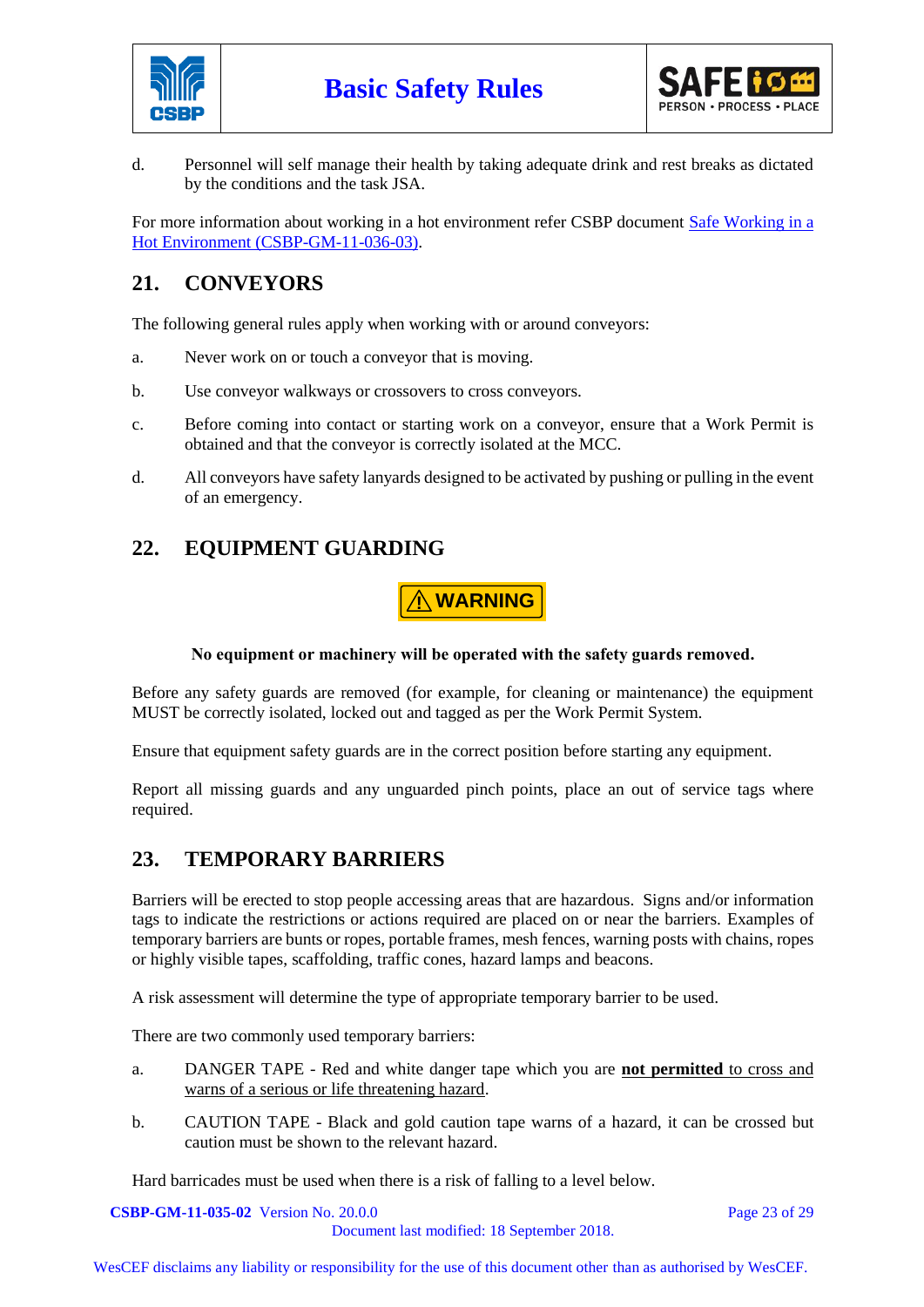





Only personnel assigned to the work are permitted in a barricaded area. When barriers are no longer required all barricades will be promptly removed

## **24. FIRE EXTINGUISHERS**

Portable fire extinguishers are intended as first response devices for fires of limited size. Basic instructions are listed on the labels of each extinguisher.

Fire hydrants, hoses, hose reels and associated equipment designated for emergency use will not be used for any other purpose.

|                                                              | <b>WATER</b>         | <b>FOAM</b>     | <b>POWDER</b> | <b>DRY</b><br><b>CHEMICAL/</b> | <b>CARBON</b><br><b>DIOXIDE</b> |
|--------------------------------------------------------------|----------------------|-----------------|---------------|--------------------------------|---------------------------------|
|                                                              |                      |                 |               |                                |                                 |
| $\mathbf{A}$                                                 | <b>YES</b>           |                 | ABE           | BE                             | <b>YES</b>                      |
| <b>Ordinary Combustibles</b><br>(Wood, Paper, Plastics)      | <b>MOST SUITABLE</b> | <b>YES</b>      | <b>YES</b>    | NO.                            | (Limited<br>Effectiveness)      |
| B<br>Flammable and Combustible<br>Liquids                    | N <sub>O</sub>       | <b>YES</b>      | <b>YES</b>    |                                | <b>YES</b>                      |
| $\mathbf C$<br><b>Flammable Gases</b>                        | NO                   | NO <sub>1</sub> | <b>YES</b>    |                                | NO                              |
| E<br>Fire Involving Energised<br><b>Electrical Equipment</b> | N <sub>O</sub>       | N <sub>O</sub>  | <b>YES</b>    |                                | <b>YES</b>                      |
| F                                                            |                      |                 | ABE           | BE                             | <b>YES</b>                      |
| Fire Involving Cooking Oils<br>and Fats                      | NO                   | N <sub>O</sub>  | <b>YES</b>    | NO.                            | (Limited<br>Effectiveness)      |

**Figure 4 - Fire Extinguishers**

**CSBP-GM-11-035-02** Version No. 20.0.0 Page 24 of 29

Document last modified: 18 September 2018.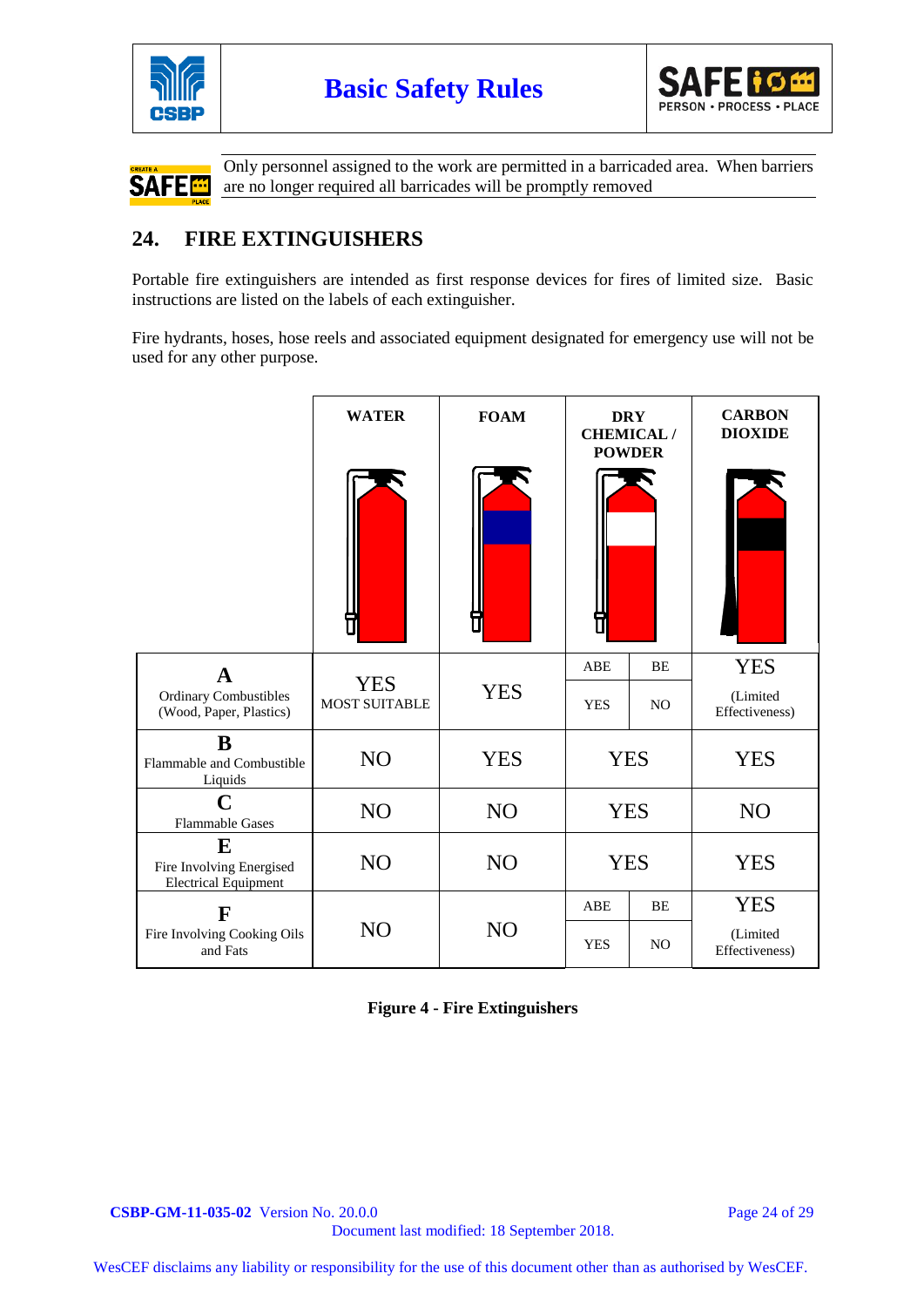



## **25. ELECTRICAL SAFETY**

All electric shocks MUST be reported immediately and the person MUST be medically reviewed.

Controls and safety requirements established include:

- a. Only personnel who hold a current Department of Energy and Safety Electrical Workers Licence are authorised to remove or change fuses.
- b. Access to Switch Rooms is restricted to authorised personnel only.
- c. Authorised personnel (e.g. Operators, Mechanical Fitters, and Instrument Fitters) are permitted to enter switch rooms when there is no direct access to live parts, as long as they have achieved competency as an Isolating Person under the Work Permit System.

For more information on access to Switch Rooms refer to CSBP document [Access to Switch Rooms](http://docova.wescef.com.au/docova/web/app.php/Docova/wHomeFrame?ReadForm&goto=9D2D1B6E-19E1-446A-81B4-D9516EFF1805,0E9C4907-907D-417F-94B6-39B6F22F0BDC,ACC90081-1D15-4526-A9FC-7494D8BA8702&LatestRelease=true)  [\(CSBP-GM-11-032-02\).](http://docova.wescef.com.au/docova/web/app.php/Docova/wHomeFrame?ReadForm&goto=9D2D1B6E-19E1-446A-81B4-D9516EFF1805,0E9C4907-907D-417F-94B6-39B6F22F0BDC,ACC90081-1D15-4526-A9FC-7494D8BA8702&LatestRelease=true)

#### **25.1 ELECTRICAL EQUIPMENT TESTING**

A colour coded tag system is used to ensure that all portable electrical equipment and extension leads are inspected quarterly or annually as required following the initial safety inspection and registration.

Only portable electrical equipment and extension leads with the current colour coded tag will be used at CSBP sites.

The colour coded tags are:

| <b>ENVIRONMENT TYPE</b>                                                                                                     | <b>PERIOD</b>        | <b>COLOUR</b>              |
|-----------------------------------------------------------------------------------------------------------------------------|----------------------|----------------------------|
| Type 1                                                                                                                      | December – February  | Red                        |
| Factories, workshops, places of repair                                                                                      | March - May          | Green                      |
| manufacturing, assembly, maintenance or<br>fabrication.                                                                     | June - August        | Blue                       |
|                                                                                                                             | September - November | Yellow                     |
| Type 2                                                                                                                      |                      | White with<br><b>Black</b> |
| Laboratories, health care and educational<br>establishments, tea rooms, office kitchens, hotels<br>and motel accommodation. | January - December   |                            |
| Type 3                                                                                                                      |                      | lettering                  |
| Office environment where equipment is not subject<br>to constant flexing of the supply cord.                                |                      |                            |

Electrical equipment and extension leads that are suspected of being defective in any way MUST not be used until the defect has been corrected. If an electrical defect is identified or suspected an "Out of Service Tag" is to be attached and repairs by an authorised repair person arranged.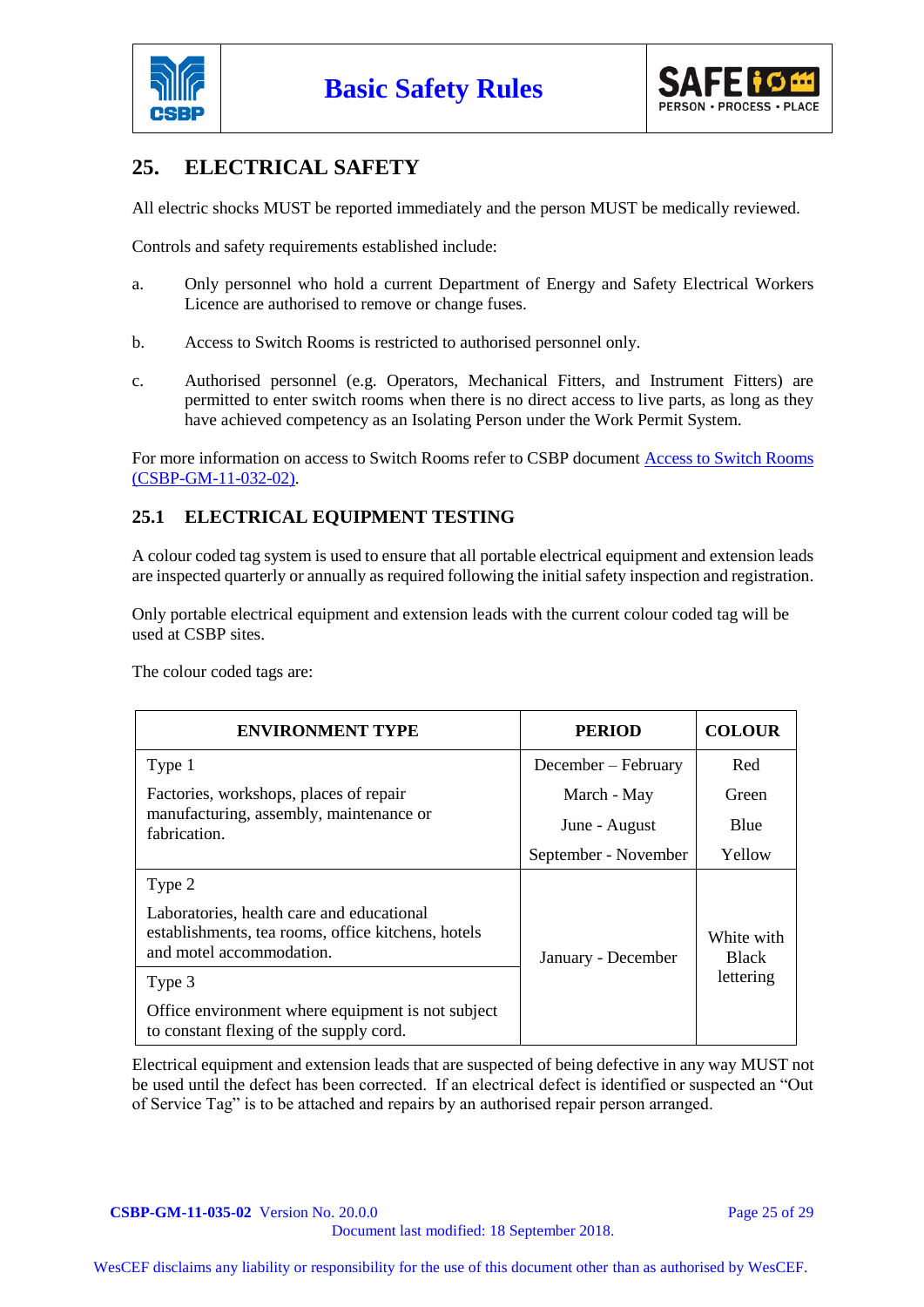



#### **25.2 ELECTRICALLY OPERATED POWER TOOLS AND RESIDUAL CURRENT DEVICES**

# **! WARNING**

#### **All power tools used at CSBP will be fitted with deadman switches.**

Protection against earth leakage current is mandatory when portable electrical equipment is in use at CSBP. Seek assistance from a trained electrician if unsure how to establish this protection.

For more information on electrical safety requirements refer to CSBP document [Electrical Appliance](http://docova.wescef.com.au/docova/web/app.php/Docova/wHomeFrame?ReadForm&goto=9D2D1B6E-19E1-446A-81B4-D9516EFF1805,0E9C4907-907D-417F-94B6-39B6F22F0BDC,349C48FE-6551-42F6-85AC-A9BDC4D6320F&LatestRelease=true)  [Testing and Tagging \(CSBP-GM-11-038-06\).](http://docova.wescef.com.au/docova/web/app.php/Docova/wHomeFrame?ReadForm&goto=9D2D1B6E-19E1-446A-81B4-D9516EFF1805,0E9C4907-907D-417F-94B6-39B6F22F0BDC,349C48FE-6551-42F6-85AC-A9BDC4D6320F&LatestRelease=true)

## **26. COMPRESSED GASES**

#### **26.1 GAS CYLINDERS**

The following precautions are to be taken when working with gas cylinders:

- a. Do not use cylinders unless you are sure of the contents.
- b. Take care to prevent damage to cylinders and secure cylinders against movement or falling while in use, storage or transport.
- c. Transport of cylinders will always be in the upright position where possible. Argon may be transported in the horizontal position as specified by the manufacturer as long as:
	- 1. the valve on the bottle is protected,
	- 2. the bottles are secured from rolling and
	- 3. the base of the cylinder is placed against the a solid object (i.e. the cab of a utility vehicle).
- d. Cylinders are not to be lifted or lowered by mechanical means unless, they are contained in an appropriate type of box/cage.
- e. Do not allow any form of heating that would raise the temperature above  $45^{\circ}$ C.
- f. Keep cylinders, and in particular the valves, clean and free from grease and oil and do not use cylinders with dirty valves.
- g. Close cylinder valves when cylinder is not in use and especially when the cylinder is empty.
- h. Tag discharged cylinders, clearly mark them "MT" and store in a separate, dedicated area for return to the supplier.
- i. Oxy acetylene cylinders MUST be fitted with flash back arrestors at both gauges and at the welding/cutting handpiece.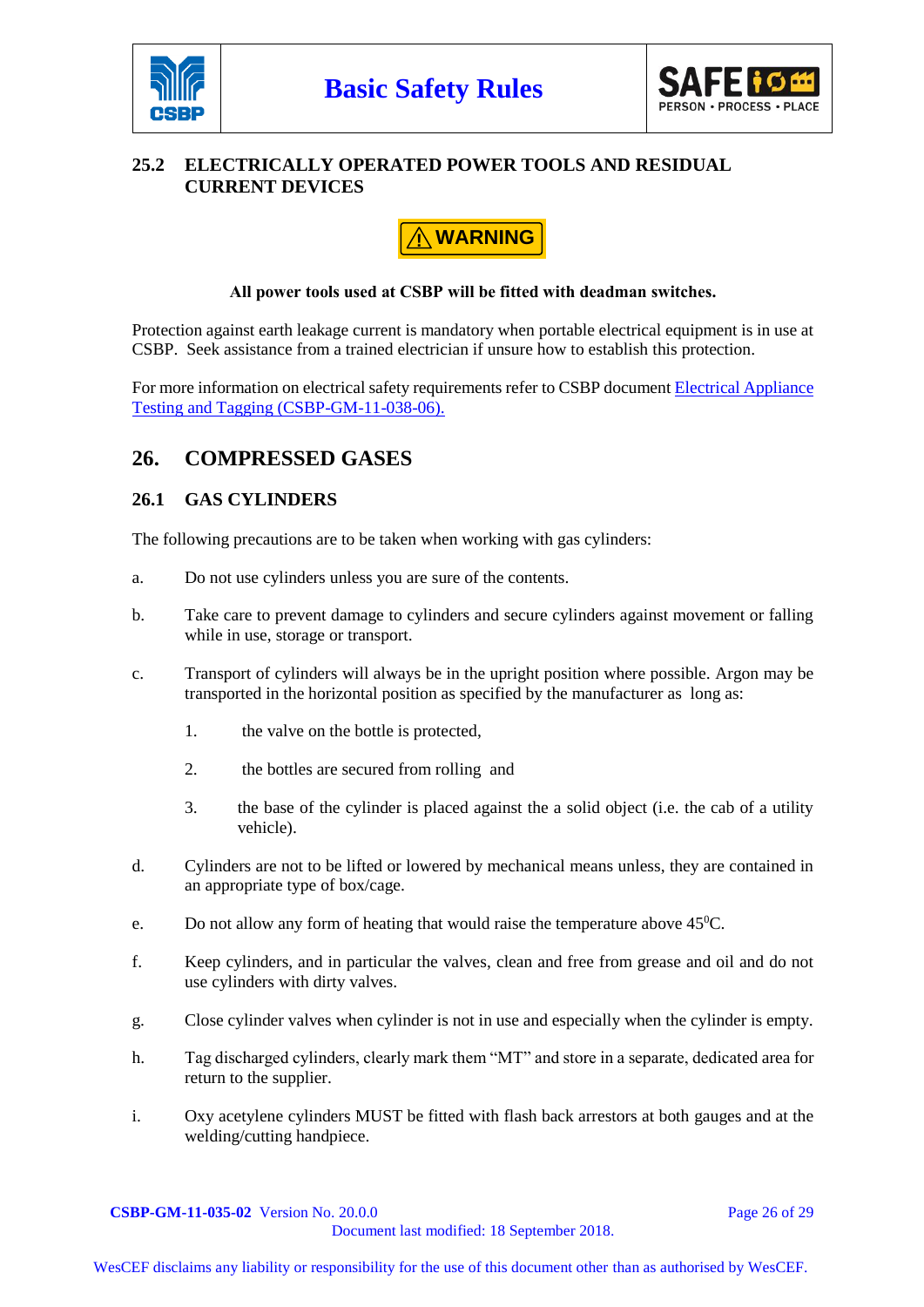



#### **26.2 COMPRESSED AIR**

**Because of a danger of serious injury, compressed air shall never be used to blow dust, dirt or particles from the body, clothing or hair, or for personal cleaning purposes of any nature.**



Take the following precautions when working with compressed air:

- a. Using compressed air to clean down machinery must be conducted under controlled conditions, so as not to create hazards for other workers.
- b. Respiratory protection and eye protection MUST be worn by all personnel in the area.

For more information on safe use of compressed air refer CSBP document [Compressed Air Safety](http://docova.wescef.com.au/docova/web/app.php/Docova/wHomeFrame?ReadForm&goto=9D2D1B6E-19E1-446A-81B4-D9516EFF1805,0E9C4907-907D-417F-94B6-39B6F22F0BDC,F98210F2-7F0C-4137-9495-757ADCC924B3&LatestRelease=true)  [\(CSBP-GM-11-031-22\).](http://docova.wescef.com.au/docova/web/app.php/Docova/wHomeFrame?ReadForm&goto=9D2D1B6E-19E1-446A-81B4-D9516EFF1805,0E9C4907-907D-417F-94B6-39B6F22F0BDC,F98210F2-7F0C-4137-9495-757ADCC924B3&LatestRelease=true)

## **27. WORKING ALONE**

The risk of injury or harm to people who work alone may be increased because of difficulties contacting others when assistance is required.

A person is defined as working alone if they cannot be seen or heard by another person and they cannot expect a visit from another person for some time. The minimum time a person has to be on their own for the person to be considered "alone" has not been set and each situation must be assessed based on the risks.

For example, a worker is alone when they:

- a. Work in a depot or site where there are no other employees.
- b. Work in a workplace when everyone else has gone home.
- c. Undertake maintenance in a vacant plant.
- d. Are called out at night to check on a security alarm when others are not present.

In the event that personnel are planning to work alone out of hours they are required to notify the Shift Supervisor.

Personnel who are working alone will always have one form of mobile communication SAFER i.e. radio or mobile phone

Personnel entering plant areas or site locations to work alone will inform the Control Room or if there is no Control Room their Supervisor.

#### **28. FITNESS FOR WORK**

#### **28.1 FATIGUE**

The maximum number of hours that can be worked on site within a 24 hour period is 16 hours. A worker who has completed 16 hours, or who has identified to their Supervisor that they are suffering from fatigue will be taken home (by taxi or another driver). A risk assessment MUST be undertaken

**CSBP-GM-11-035-02** Version No. 20.0.0 **Page 27 of 29** Page 27 of 29

Document last modified: 18 September 2018.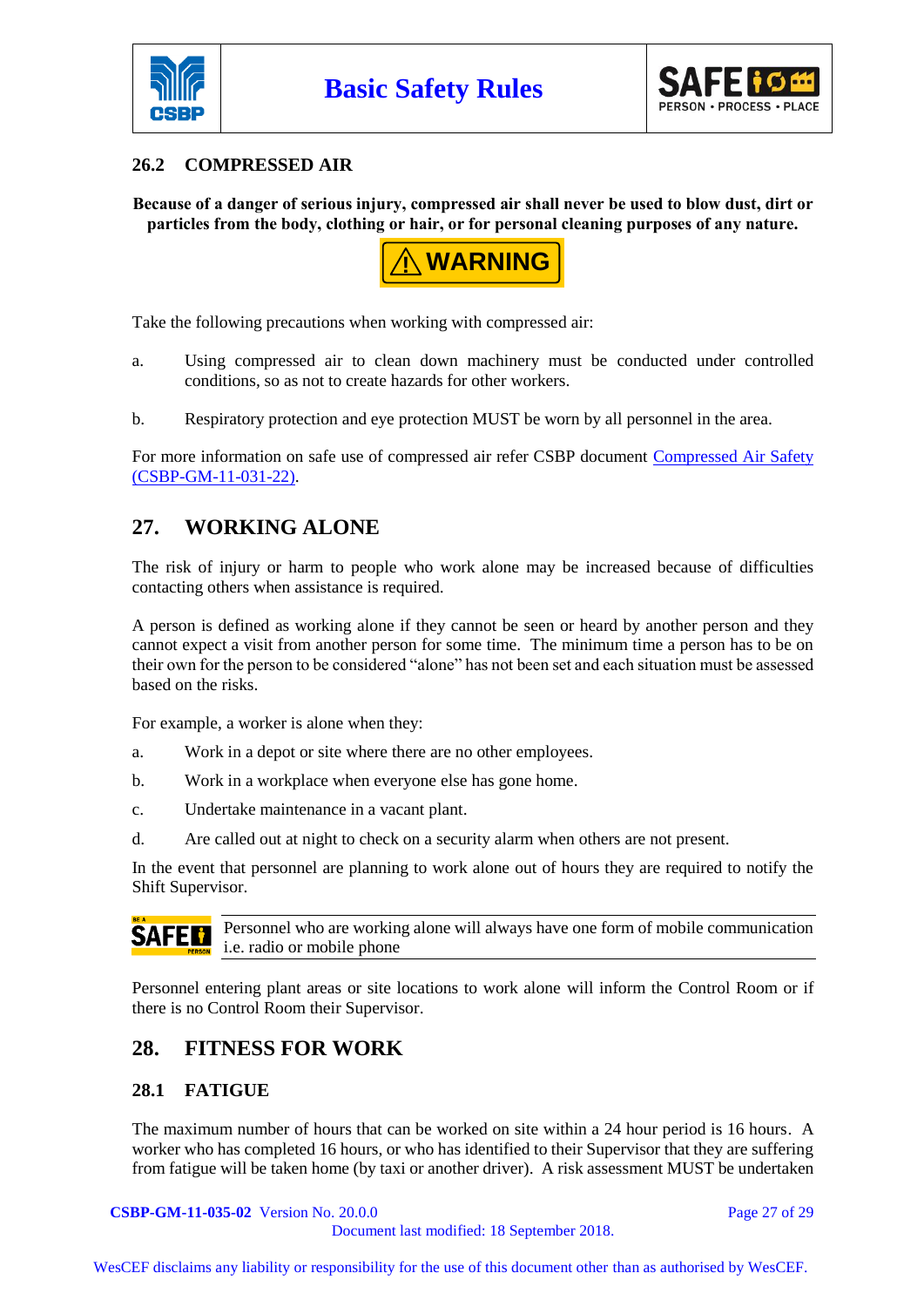



when working 16 hours or more within a 24 hour period to identify and control fatigue related risks. A 10 hour break is required prior to returning to work.

# **SAFE CONCE FATIGUE SETS IN - THE ONLY CURE IS SLEEP**

#### **28.2 DRUGS AND ALCOHOL**

It is an obligation of all employees, contractors and visitors to CSBP not to be impaired by alcohol or drugs. Anyone taking prescription medication that they know may affect their work performance is required to inform their Supervisor. If in doubt, seek guidance from the CSBP Medical Centre.

Any person on a CSBP site can be asked to submit to a drug and alcohol test for any of the following:

- a. Due to a cause, such as, serious incident or observed behaviours.
- b. All motor vehicle and mobile equipment incidents on all CSBP sites.
- c. Due to random testing.

It is not permitted to bring any unsealed alcohol or illegal drugs onto any CSBP site.

All drug and alcohol testing conducted at CSBP is in accordance with Australian Standard AS4308.

For more information refer to WesCEF Drug and [Alcohol Procedure \(WCEF-PD-OHS-140-01\)](http://docova.wescef.com.au/docova/web/app.php/Docova/wHomeFrame?ReadForm&goto=2C255649-1ECA-4635-8EB7-F6885E3B4B0E,9B1C527B-C3C0-41EC-B222-FB561A879603,1ADF5FA5-3240-4DD1-BED9-643039D1E316&LatestRelease=true)

#### **28.3 PHYSICAL FITNESS AND INJURY**

All employees and contractors will maintain themselves physically fit to undertake their role.

Anyone injured at work MUST report to the Medical Centre and their Supervisor immediately. Injured employees will be rehabilitated by our on-site medical staff to ensure a safe and quick return to pre-injury duties.

For more information refer to [WesCEF Return to Work Process WCEF-PO-OHS-080-02](http://docova.wescef.com.au/docova/web/app.php/Docova/wHomeFrame?ReadForm&goto=2C255649-1ECA-4635-8EB7-F6885E3B4B0E,6963DF4F-EBE2-4FF3-91D1-9B265F09E900,C175F253-2673-4203-AAA9-C3E9BDBD0AE8&LatestRelease=true)